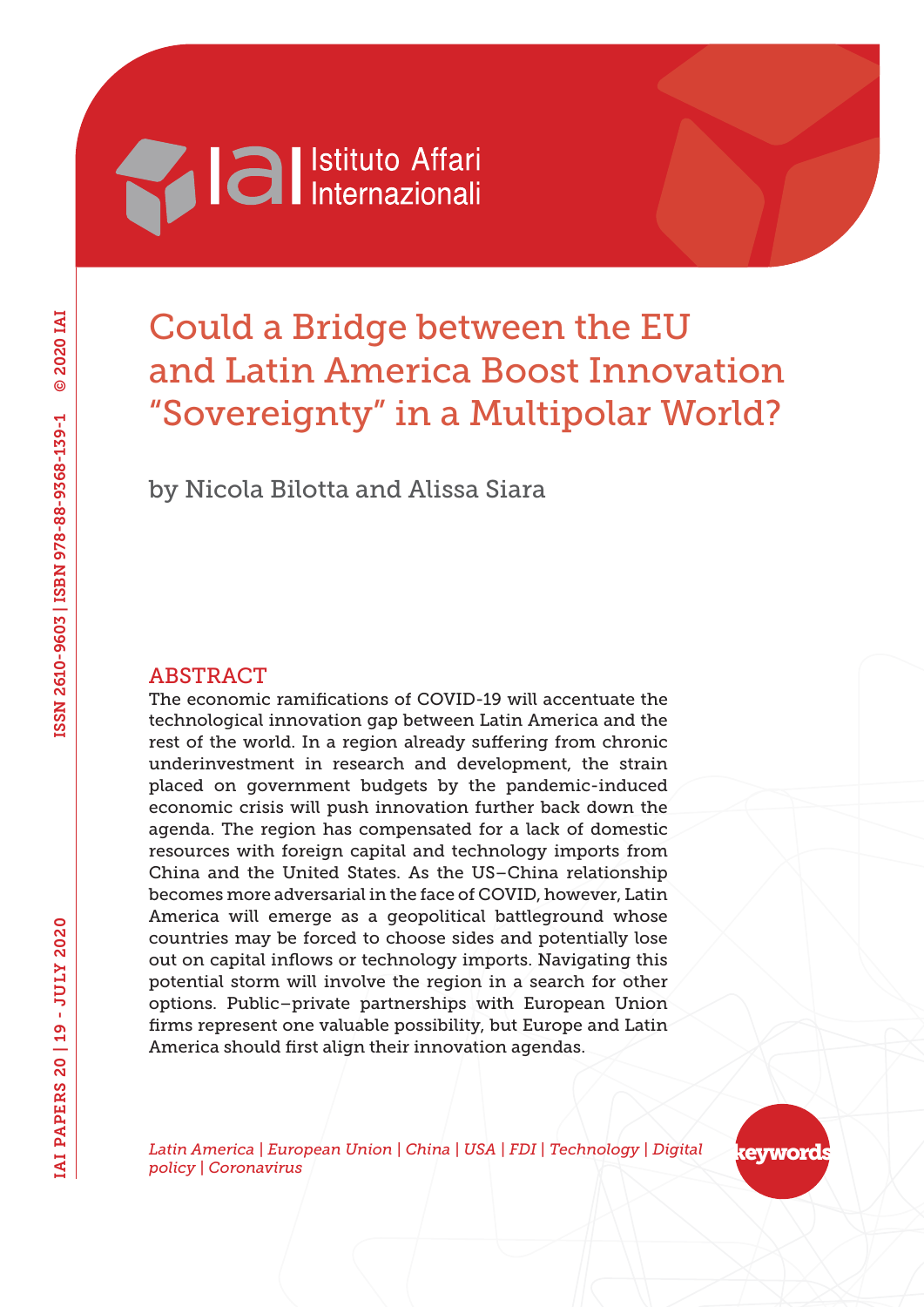by Nicola Bilotta and Alissa Siara\*

# **Introduction**

The COVID-19 pandemic will have a dramatic humanitarian, economic and political impact on Latin America. The short- and long-term implications for the region's potential growth are grim. Its real Gross Domestic Product (GDP) is estimated to have grown by only 0.6 per cent in 2019. Due to the drastic reduction in Chinese demand and the fall of commodity prices, 2020 is likely to show even worse figures.<sup>1</sup> COVID has exposed Latin America's structural vulnerability and its dependence on external factors such as trade, foreign direct investment (FDI) and tourism. The region will suffer a major contraction as local currencies depreciate, supply chains are disrupted, tourism plummets and capital flees. The Economic Commission for Latin America and the Caribbean (ECLAC) estimates that average growth in Latin America will fall by 9.1 per cent in 2020.2 Other projections are more pessimistic, the International Monetary Fund (IMF) predicts a decline of 9.4 per cent.<sup>3</sup>

Since the last commodity bubble ended, Latin America has experienced a lack of dynamism, reflected in low productivity and remarkably modest levels of innovation. Besides Brazil, none of the region's countries spend more than 1 per cent of their GDP on research and development (R&D).4 To take just one example,

2

.

<sup>1</sup> Alejandro Werner, "Outlook for Latin America and the Caribbean: A Stalling Recovery", in *IMF Blog*, 29 July 2019, [https://blogs.imf.org/?p=26870.](https://blogs.imf.org/?p=26870)

<sup>2</sup> Economic Commission for Latin America and the Caribbean (ECLAC), *Latin America and the Caribbean: Updated Growth Projections for 2020*, 15 July 2020,<https://www.cepal.org/en/node/51768>.

<sup>3</sup> International Monetary Fund (IMF), *World Economic Outlook Update, June 2020: A Crisis Like No Other, An Uncertain Recovery*, June 2020, [https://www.imf.org/en/Publications/WEO/](https://www.imf.org/en/Publications/WEO/Issues/2020/06/24/WEOUpdateJune2020) [Issues/2020/06/24/WEOUpdateJune2020.](https://www.imf.org/en/Publications/WEO/Issues/2020/06/24/WEOUpdateJune2020)

<sup>4</sup> UNESCO website: *Regional Overview: Latin America and the Caribbean*, [https://en.unesco.org/](https://en.unesco.org/node/252377) [node/252377.](https://en.unesco.org/node/252377)

<sup>\*</sup> Nicola Bilotta is a researcher at the Istituto Affari Internazionali (IAI). Alissa Siara is a Mercator Fellow in International Affairs at IAI. The authors would like to thank Jonathan Ol Beun, Professor of Innovation at Torcuato Di Tella University and Visiting Professor at the Pontifical Catholic University of Argentina, for his valuable feedback.

Paper prepared for the Istituto Affari Internazionali (IAI), July 2020.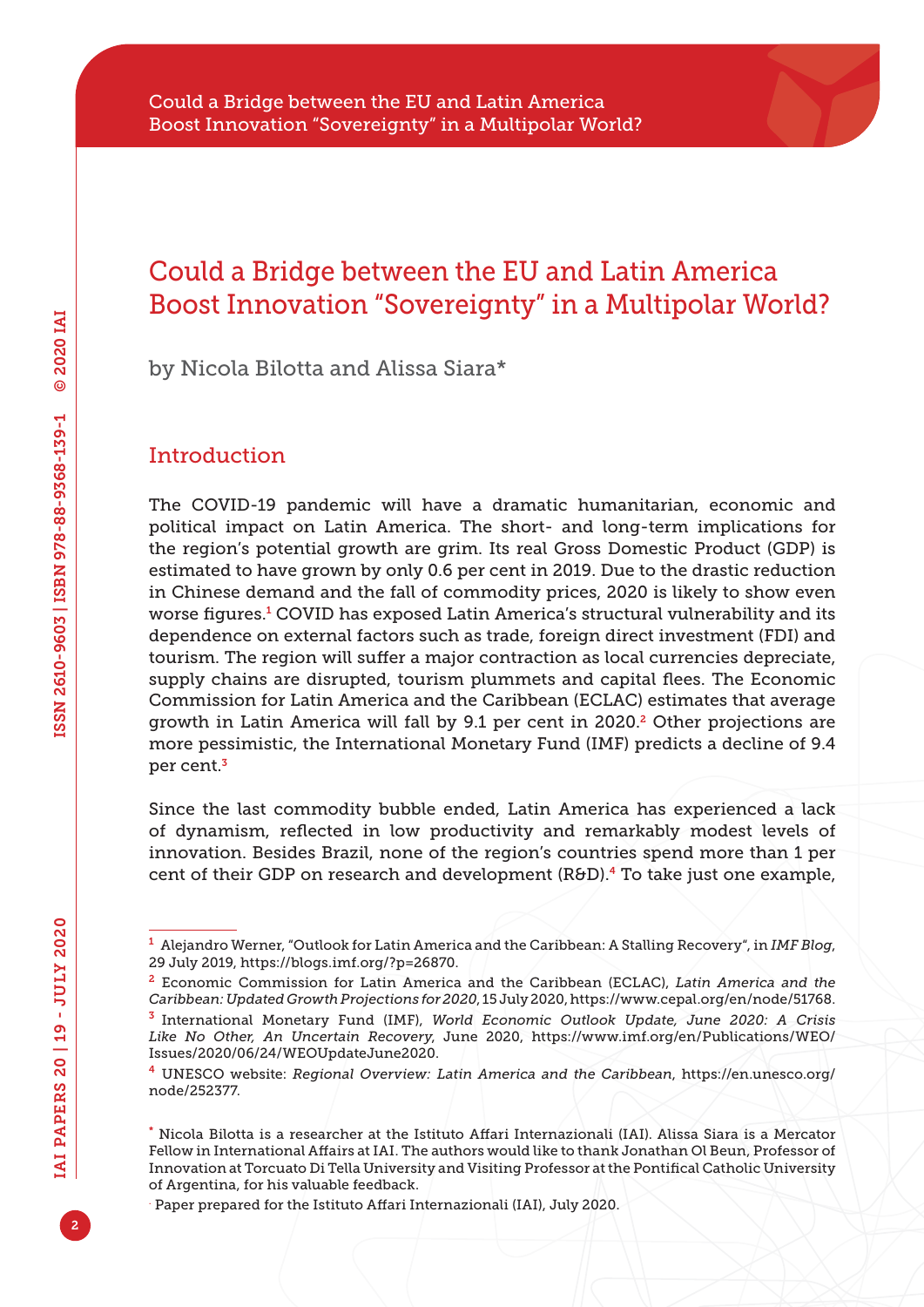Latin America's digital economy still lags behind that of the rest of the world. The region accounts for less than 1 per cent of the market capitalization value of the world's 70 largest digital platforms. In terms of harnessing digital data, Latin America together with Africa hosts less than 5 per cent of the world's colocation data centres.<sup>5</sup>

Economists agree that technological innovations are the ultimate driver of productivity increase and long-term economic development – and Latin America is no exception to this rule. Digital transformation could help the commodityreliant region to foster more diversified and high value-adding economies. Innovation policies and national innovation systems must be designed in such a way as to unleash the region's untapped innovation potential and catch up with the main trends of the fourth industrial revolution (often dubbed "Industry 4.0") – the internet of things (IoT), robotics, cloud computing and Artificial Intelligence (AI). The effect of Industry 4.0 will be felt across all sectors, from manufacturing to city management, transport and logistics, retail and resource-based industries. It is not just a matter of bolstering output and productivity but also of tackling some of the most pressing social challenges that Latin America faces. Innovation provides the opportunity to foster inclusive growth that could benefit everyone.

National governments have a substantial role to play in facilitating, incentivizing and financing investments in innovation. Despite the latest advances, however, Latin American governments have not done enough, and it seems increasingly unlikely that they will prioritize long-term reforms under current public-finance constraints. In this context of domestic underinvestment, foreign capital and foreign technological enterprises have taken on a central role in Latin America's innovation development, with Chinese and US companies leading the race. However, technological dependence on these two giants could cause a significant economic and political backlash as well as undermine the development of the region. With Beijing and Washington engaged in an intense economic and technological competition, Latin America could emerge as a battleground in their rivalry for influence. These two global powers are already clashing over 5G technology, with the US administration pressuring Latin American governments to prevent the Chinese telecom provider Huawei from providing the region with 5G telecom systems.<sup>6</sup> COVID-19 will strengthen whichever of the two powers creates initiatives and shows solidarity to help Latin America fight the effects of the pandemic. Could the European Union (EU) step in to offer a third way to Latin America, with the ambition of increasing cooperation in the field of innovation while pursuing "technological sovereignty"<sup>7</sup> for both regions?

<sup>5</sup> Alejandro Werner, "Outlook for Latin America and the Caribbean: An Intensifying Pandemic", in *IMF Blog*, 26 June 2020, [https://blogs.imf.org/?p=29959.](https://blogs.imf.org/?p=29959)

<sup>6</sup> Oliver Stuenkel, "Huawei Heads South", in *Foreign Affairs*, 10 May 2019, [https://www.foreignaffairs.](https://www.foreignaffairs.com/articles/brazil/2019-05-10/huawei-heads-south) [com/articles/brazil/2019-05-10/huawei-heads-south](https://www.foreignaffairs.com/articles/brazil/2019-05-10/huawei-heads-south).

<sup>7</sup> European Commission website: *Europe Investing in Digital*, [https://ec.europa.eu/digital-single](https://ec.europa.eu/digital-single-market/en/europe-investing-digital-digital-europe-programme)[market/en/europe-investing-digital-digital-europe-programme](https://ec.europa.eu/digital-single-market/en/europe-investing-digital-digital-europe-programme).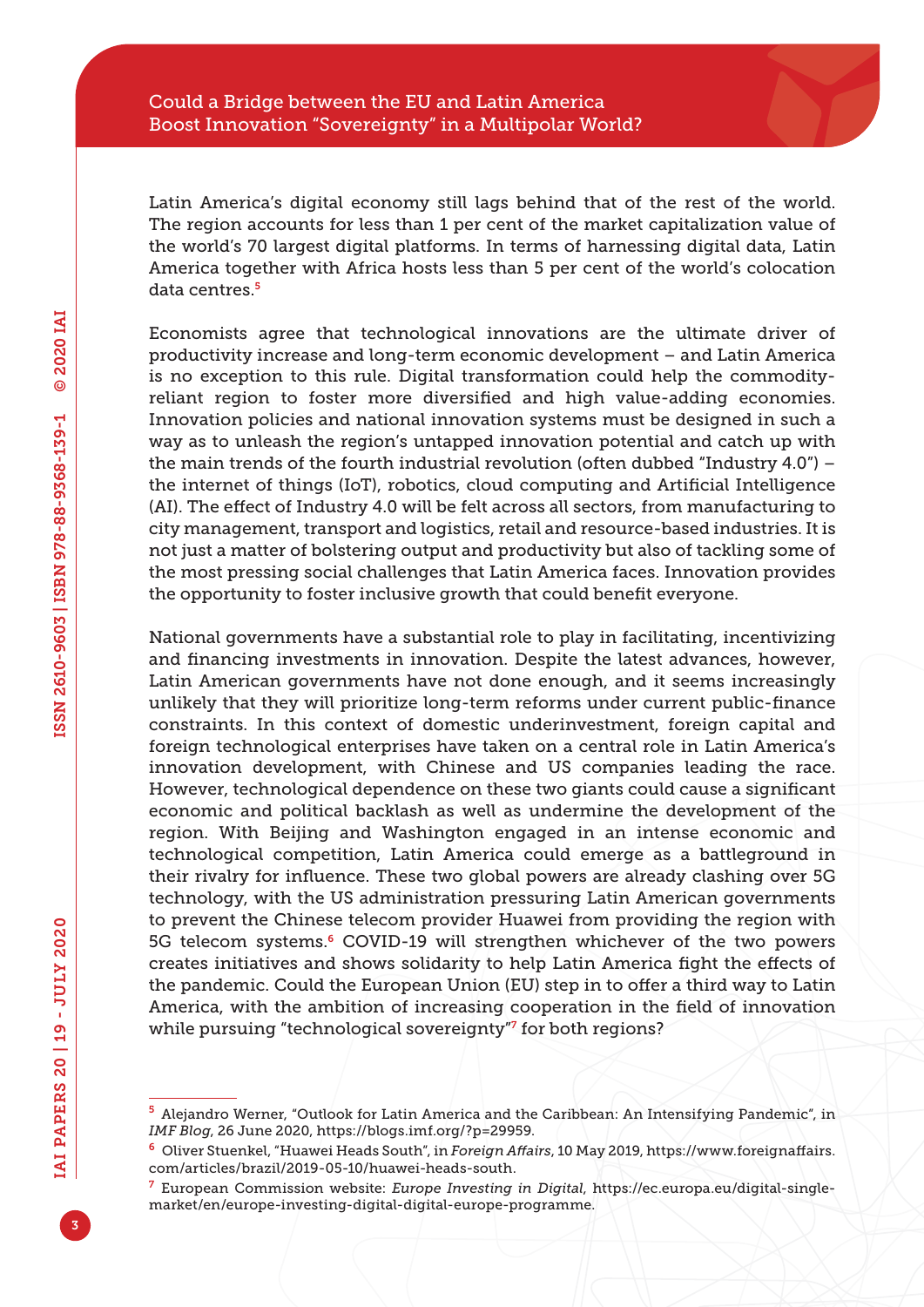# 1. The innovation landscape in Latin America

Over the past few years, Latin America has seen the rise of promising tech "unicorns", meaning start-up firms with a valuation of over 1 billion US dollars. Brazil's fintech company NuBank offers an alternative to the traditional banking system and easy access to finance. Its credit card is among the top five in Brazil and currently valued at 10 billion US dollars, serving 15 million users.<sup>8</sup> MercadoLibre, the Argentinian answer to e-commerce corporation eBay, has operations in 18 countries, counts more than 200 million users and is valued at 30 billion US dollars.9 Colombia's on-demand delivery app Rappi, which raised 1 billion US dollars from Japanese Softbank in 2019, has expanded to Argentina, Chile, Uruguay and other markets.<sup>10</sup>

The surge in tech innovations has been spurred by a rising awareness of the public sector and a change in the national policy environment. In Brazil, a country in which the top five banks control 82 per cent of assets, the Central Bank aims to foster competition in loans.11 MercadoLibre has taken advantage of Argentina's beneficial regulatory system, which is even more agile than the US one.<sup>12</sup> The government of former President Mauricio Macri invested in transforming the country, and especially the city of Buenos Aires, into a technology hub. At the national level, a law passed in 2017 cut bureaucracy to reduce the time and effort needed to start a business and created incentives for accelerators and venture capital. The removal of currency controls and the loosening of reserve and deposit requirements for foreign investors, two further measures enacted by the Macri Government, are meant to boost overseas investment.13 In Colombia, Rappi has benefited from "the orange economy"14 – a series of policies introduced under President Iván Duque to support the start of new businesses. These policies champion intellectual property rights and grant businesses tax exemption for the first seven years of trading.

A number of other noteworthy policy initiatives are to be found in the region. In 2019, Brazil's Ministry of Science, Technology, Innovation, and Communications

<sup>8</sup> Aluisio Alves, "Brazilian Fintech Nubank Has Grown to 15 Million Users: CEO", in *Reuters*, 11 October 2019,<https://reut.rs/2nz2lrs>.

<sup>9</sup> Matthew A. Winkler, "Two Homegrown Companies Defy Argentina's Gloom", in *Bloomberg*, 21 August 2019, [https://www.bloomberg.com/opinion/articles/2019-08-21/two-homegrown](https://www.bloomberg.com/opinion/articles/2019-08-21/two-homegrown-companies-defy-argentina-s-gloom)[companies-defy-argentina-s-gloom.](https://www.bloomberg.com/opinion/articles/2019-08-21/two-homegrown-companies-defy-argentina-s-gloom)

<sup>10</sup> Carolina Mandl, "Japan's SoftBank Invests \$1 Billion in Delivery App Rappi", in *Reuters*, 30 April 2019, [https://reut.rs/2WbiBLo.](https://reut.rs/2WbiBLo)

<sup>11</sup> Marcela Ayres and Jamie McGeever, "Brazil Economy Chief Slams 'Excessive' Bank Profits, Urges Competition", in *Reuters*, 4 June 2019, [https://reut.rs/2JYUwoK.](https://reut.rs/2JYUwoK)

<sup>12</sup> Benedict Mander, "Argentina: Home to the Majority of Latin America's Tech Unicorns", in *Financial Times*, 19 September 2016,<https://www.ft.com/content/687f5a58-5807-11e6-9f70-badea1b336d4>.

<sup>13</sup> Dion Rabouin, "Argentina's Tech Sector on the Cusp of a Boom, But Obstacles Remain", in *Reuters*, 20 October 2016, [http://reut.rs/2eKGMyT.](http://reut.rs/2eKGMyT)

<sup>14</sup> Lorenzo Montanari, "Innovation, Creativity, and Intellectual Property Rights: Can the Orange Economy Save Colombia?", in *Forbes*, 17 October 2019, [https://www.forbes.com/sites/](https://www.forbes.com/sites/lorenzomontanari/2019/10/17/innovation-creativity-and-intellectual-property-rights-can-the-orange-economy-save-colombia) [lorenzomontanari/2019/10/17/innovation-creativity-and-intellectual-property-rights-can-the](https://www.forbes.com/sites/lorenzomontanari/2019/10/17/innovation-creativity-and-intellectual-property-rights-can-the-orange-economy-save-colombia)[orange-economy-save-colombia.](https://www.forbes.com/sites/lorenzomontanari/2019/10/17/innovation-creativity-and-intellectual-property-rights-can-the-orange-economy-save-colombia)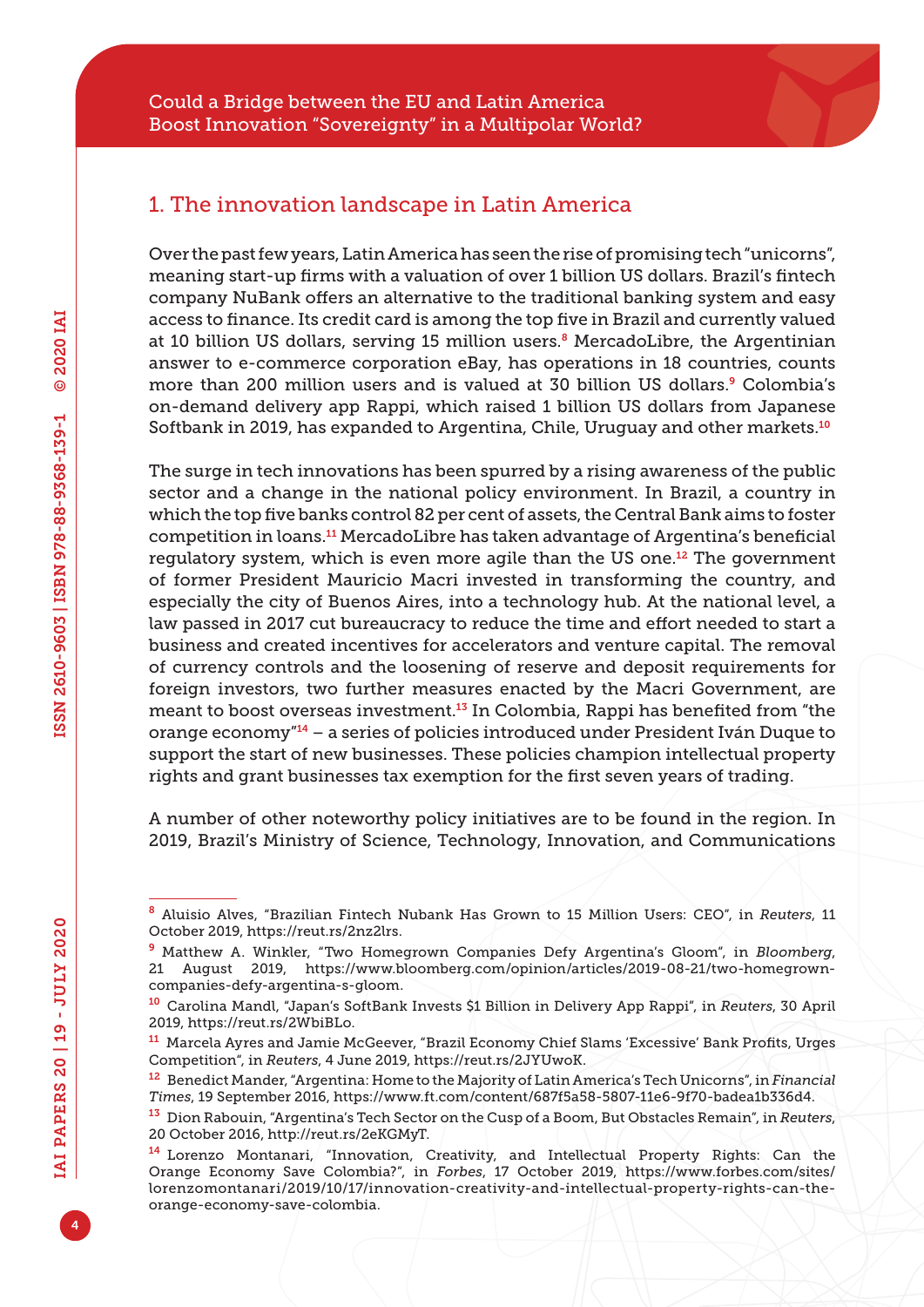(MCTIC) launched a plan for machine-to-machine services and the internet of things. The Chilean Economic Development Agency (CORFO) is implementing a Smart Industry strategy. The Mexican Government has issued a roadmap for the IoT. CELAC (Community of Latin American and Caribbean States) members have created the Digital Agenda for Latin America and the Caribbean (eLAC) in order to develop a regional digital ecosystem by 2020. Several other countries in the region – Chile, Peru, Mexico and Colombia, in particular – have undertaken reforms to strengthen intellectual property rights that should stimulate entrepreneurship and attract foreign investors.<sup>15</sup>

Latin American governments have also developed new governance arrangements that incorporate the concept of the national innovation system.16 This notion recognizes the fact that innovation benefits from interactions between private stakeholders – including companies and research centres – and public institutions such as universities and the country's political administration. Brazil's innovation law has been updated twice (in 2016 and 2018) to stimulate linkages between public research organizations and the private sector, in the hope of using this interdisciplinary approach to abolish barriers to driving innovation – for example, by consulting research that can help to clarify the legal framework.<sup>17</sup> In Guadalajara – "Mexico's Silicon Valley" – the Jalisco state government has founded a public– private partnership in order to create work spaces for tech start-ups, charged at minimal rent.<sup>18</sup>

Despite these public initiatives – which have fostered success stories like those of NuBank, MercadoLibre and Rappi – no Latin American country fared well in the Global Innovation Index (GII) of 2019. The highest ranked, Chile, occupied only the 51st slot.<sup>19</sup> The ranking underlined the fact that Latin Americans are doing much worse than their African, Eastern European and Southeast Asian counterparts when it comes to producing high value-added goods and services. The GII praised several countries in sub-Saharan Africa and Asia – such as Kenya, Vietnam, Malawi and Rwanda – as "innovation achievers", meaning that they performed at a level 10 per cent higher than their peers adjusted for GDP.20 None of the Latin American economies featured among the "achievers". In Latin America, the ICT (Information

<sup>15</sup> Biz Latin Hub, *Overview: Intellectual Property Regulations in Latin America*, 9 June 2019, [https://](https://www.bizlatinhub.com/?p=160212) [www.bizlatinhub.com/?p=160212.](https://www.bizlatinhub.com/?p=160212)

<sup>16</sup> ECLAC, *Exploring New Forms of Cooperation between China and Latin America and the Caribbean*, Santiago, United Nations, January 2018, p. 83,<https://repositorio.cepal.org/handle/11362/43214>.

<sup>17</sup> Angelica Mari, "Why Is It So Hard to Innovate in Brazil? The Legal Issues", in *Forbes*, 10 July 2018, [https://www.forbes.com/sites/angelicamarideoliveira/2018/07/10/why-is-it-so-hard-to-innovate](https://www.forbes.com/sites/angelicamarideoliveira/2018/07/10/why-is-it-so-hard-to-innovate-in-brazil-the-legal-issues)[in-brazil-the-legal-issues.](https://www.forbes.com/sites/angelicamarideoliveira/2018/07/10/why-is-it-so-hard-to-innovate-in-brazil-the-legal-issues)

<sup>18</sup> Raoul Lowery Contreras, "High Tech in Jalisco: Is It Mexico's Future?", in *Mexico News Daily*, 22 February 2018,<https://mexiconewsdaily.com/opinion/high-tech-in-jalisco-is-it-mexicos-future>.

<sup>19</sup> Soumitra Dutta, Bruno Lanvin and Sacha Wunsch-Vincent (eds), *Global Innovation Index 2019*, Ithaca/Fontainebleau/Geneva, Cornell University, INSEAD and WIPO, 2019, p. xxxiv, [https://www.](https://www.globalinnovationindex.org/gii-2019-report) [globalinnovationindex.org/gii-2019-report](https://www.globalinnovationindex.org/gii-2019-report).

<sup>20</sup> Ricardo Aceves, "Innovation in Latin America: Potential Goes Untapped Due to Weak Economic Conditions", in *Focus Economics*, 20 October 2016,<https://www.focus-economics.com/node/33488>.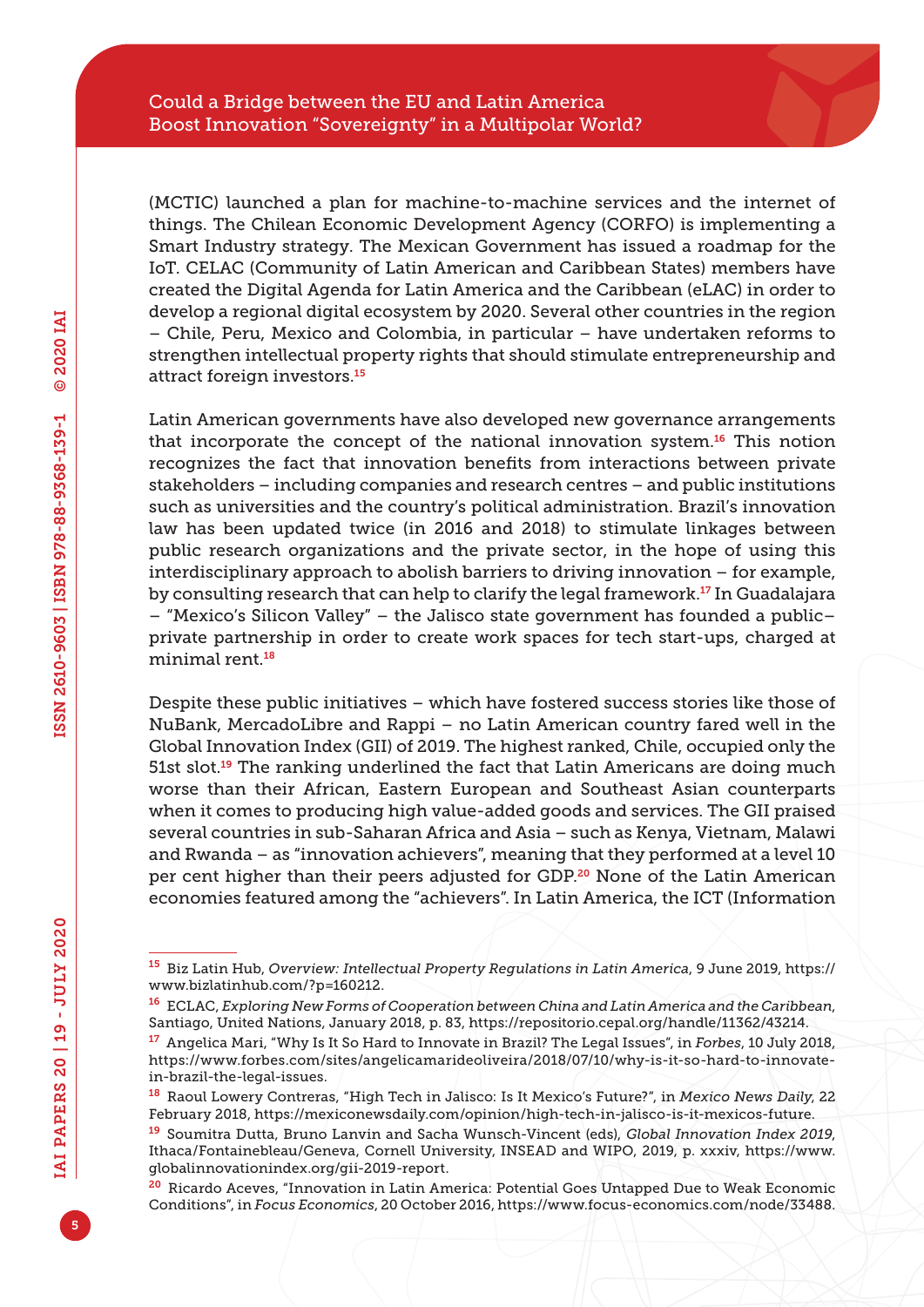and Communications Technology) development index reflects a two-speed process: some countries are at 75 per cent of the Organization for Economic Cooperation and Development (OECD) average, whereas others are only at 38 per cent.<sup>21</sup>

These low results can be ascribed to poor education standards, weak policy frameworks and low R&D investment. First, school enrolment in secondary education is low, which means that the supply of human capital remains scarce for the labour-market needs of Industry 4.0. Government education spending at average is at 4.4 per cent, whereas countries elsewhere at a similar level of development – like Kenya, for example – spend 5.3 per cent.<sup>22</sup> Second, policy frameworks are weak due to political and macroeconomic instability. Entrepreneurial efforts are hindered by administrative burdens and "red tape". According to the World Bank, it takes 17 days to open a business in Brazil compared with 8 in South Korea. $^{23}$ Lastly, after the COVID-19 pandemic, public finances in Latin America will be more strained and it will be difficult to catch up with levels of R&D spending beyond 4 per cent, as it stands for innovative nations like South Korea. Local venture capital may also take a hit as investors turn towards low-risk targets.

To counterbalance the lack of domestic dynamism in innovation, it is widely expected that reducing trade barriers and restrictions on FDI would nurture Latin America's innovation. Trade in technology may foster innovation by increasing economies of scale, technology transfers, market size and the total pool of available R&D. Yet, value-chain linkages between the region and the rest of the world have proven to be asymmetric, with the former specializing in unprocessed primary products and low-technology inputs.<sup>24</sup> In fact, Latin America has been *de*-industrializing, as the value added in manufacturing there decreased from 806 billion US dollars in 2013 to 756 billion in 2018.<sup>25</sup> The region's fate is often associated with the natural-resource "curse" – the paradox that resource-abundant countries tend to be trapped in economic poverty. Commodity export is not R&D intensive, nor does it produce technological spillovers into other parts of the economy. High barriers to entry in higher-value-added activities of the value chain, which are dominated by developed-country companies that exhibit monopolistic tendencies,

<sup>21</sup> World Economic Forum (WEF), *Creating New Models: Innovative Public-Private Partnerships for Inclusive Development in Latin America*, Geneva, WEF, April 2014, p. 15, [https://www.weforum.org/](https://www.weforum.org/reports/creating-new-models-innovative-public-private-partnerships-inclusive-development-latin-america) [reports/creating-new-models-innovative-public-private-partnerships-inclusive-development](https://www.weforum.org/reports/creating-new-models-innovative-public-private-partnerships-inclusive-development-latin-america)[latin-america.](https://www.weforum.org/reports/creating-new-models-innovative-public-private-partnerships-inclusive-development-latin-america)

<sup>22</sup> World Bank Data: *Government Expenditure on Education, Total (per cent of GDP)*, [https://data.](https://data.worldbank.org/indicator/SE.XPD.TOTL.GD.ZS) [worldbank.org/indicator/SE.XPD.TOTL.GD.ZS.](https://data.worldbank.org/indicator/SE.XPD.TOTL.GD.ZS)

<sup>23</sup> World Bank Data: *Time Required to Start a Business (Days)*, [https://data.worldbank.org/indicator/](https://data.worldbank.org/indicator/IC.REG.DURS) [IC.REG.DURS.](https://data.worldbank.org/indicator/IC.REG.DURS)

<sup>24</sup> Dayna Zaclicever, "A Network Analysis Approach to Vertical Trade Linkages", in *ECLAC International Trade Series*, No. 147 (2019), p. 7, [https://www.cepal.org/en/node/50748.](https://www.cepal.org/en/node/50748)

<sup>25</sup> World Bank Data: *Manufacturing, Value Added (constant 2010 US\$) - Latin America & Caribbean*, [https://data.worldbank.org/indicator/NV.IND.MANF.KD?locations=ZJ.](https://data.worldbank.org/indicator/NV.IND.MANF.KD?locations=ZJ)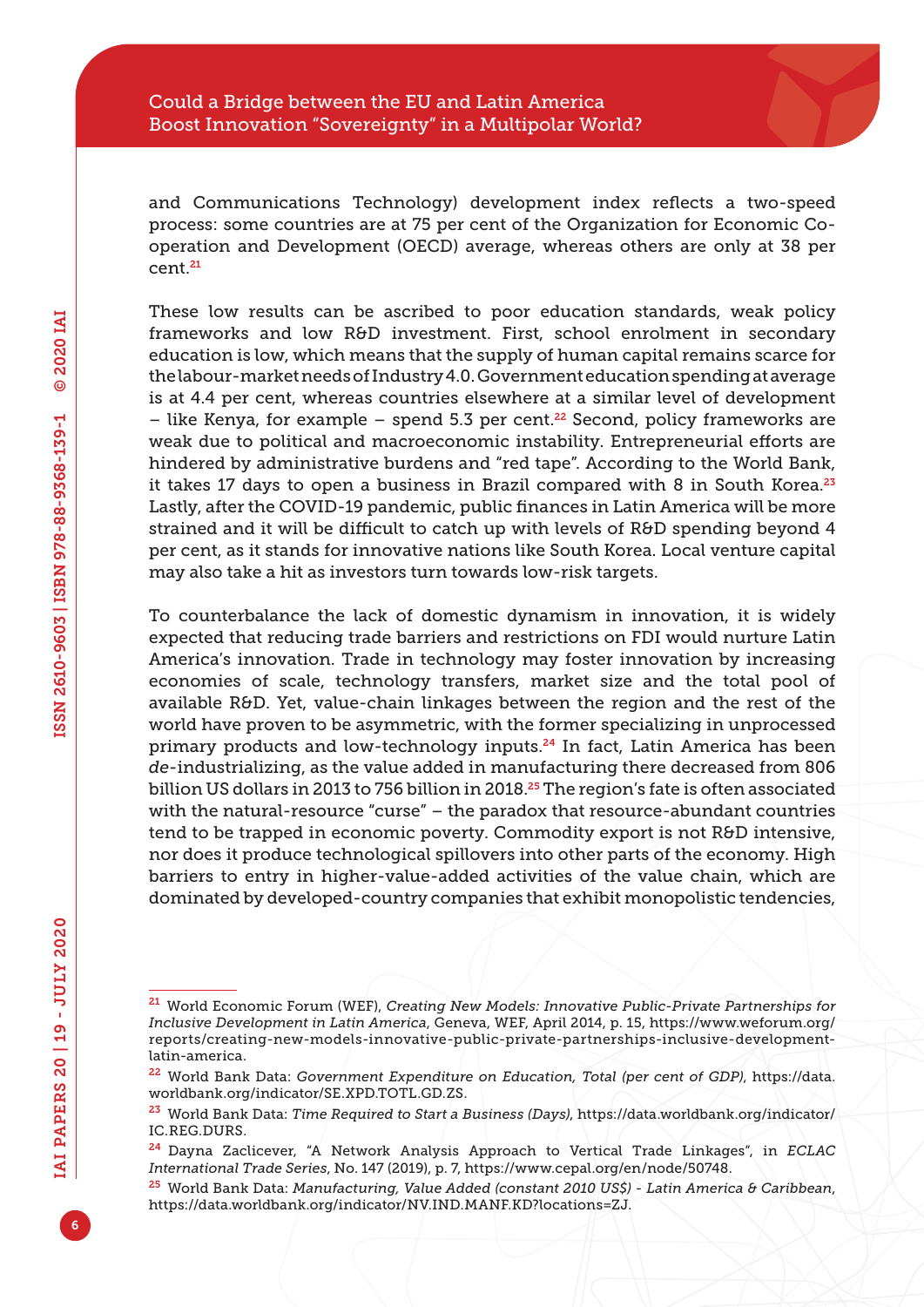make it even harder to escape from the trap.<sup>26</sup>

Besides trade, FDI could allow local firms to absorb and assimilate technology from foreign companies as well as stimulate competition for local enterprises. Latin America is a valuable market for foreign tech investors, and FDI in technology has been on the rise. The region is one of the world's most urbanized, with 80 per cent of its population living in cities. Its middle class has been growing steadily and a quarter of its population is aged between 15 and 29. Moreover, 63 per cent of Latin Americans are expected to have mobile internet access by 2020.<sup>27</sup>

With investments of around 18 billion US dollars in 2017, the largest amount of FDI inflows stems from China.<sup>28</sup> Increasingly, the People's Republic has deepened its engagement with the region through the enlargement of its Belt and Road Initiative (BRI). The 2015–19 China-LAC Cooperation Plan aims to surpass 500 billion US dollars in bilateral trade and 250 billion US dollars in FDI by 2025. Since 2005, Chinese state-to-state finance has exceeded lending from both the World Bank and the Inter-American Development Bank (IADB).<sup>29</sup> The latter has recently acknowledged that the "China-LAC partnership will be the new fuel for innovation and an economic engine for development".<sup>30</sup>

In particular, there is an increasing volume of Chinese FDI towards the telecommunications industry, which is the fuel powering Latin America's current tech boom. The Chinese telecom company Huawei – the number-one supplier of telecommunications equipment and second in phone manufacturing – is now among the top three mobile-phone brands in the region. In Colombia, Huawei makes up over 25 per cent of the market. $31$  Its activities include building a fibreoptic cable in Mexico connecting the states of Sinaloa and Baja California Sur, with plans to lay a transpacific cable connecting Chile to Asia.32 Huawei and Chinese e-commerce multinational Alibaba have also struck contracts to build a 5G network and data centres in Latin America that will develop cloud-based solutions for local companies.

<sup>&</sup>lt;sup>26</sup> Raphael Kaplinsky, "Globalisation and Unequalisation: What Can Be Learned from Value Chain Analysis?", in *The Journal of Development Studies*, Vol. 37, No. 2 (2000), p. 117-146.

<sup>27</sup> LatAm Investor, *Latin America's Tech Boom*, 7 May 2019, [https://latam-investor.com/?p=3503.](https://latam-investor.com/?p=3503)

<sup>28</sup> Daniela Guzman, "China's Billions Are Powering Latin America's Tech Boom", in *Bloomberg*, 8 January 2019, [https://www.bnnbloomberg.ca/china-s-billions-are-powering-latin-america-s-tech](https://www.bnnbloomberg.ca/china-s-billions-are-powering-latin-america-s-tech-boom-1.1194801)[boom-1.1194801](https://www.bnnbloomberg.ca/china-s-billions-are-powering-latin-america-s-tech-boom-1.1194801).

 $29$  Margaret Myers and Kevin Gallagher, "Cautious Capital: Chinese Development Finance in LAC, 2018", in *The Dialogue*, February 2019, [https://www.thedialogue.org/?p=78933.](https://www.thedialogue.org/?p=78933)

<sup>30</sup> Andrés Rodríguez, "How China Is Becoming a Key Source of Tech Investments in Latin America", in *Nearshore Americas*, 18 December 2018, [https://nearshoreamericas.com/?p=69508.](https://nearshoreamericas.com/?p=69508)

<sup>31</sup> Latin America Tech, *Huawei Expanded in Latin America During 2019*, 21 December 2019, [https://](https://wp.me/pajh2m-Mv) [wp.me/pajh2m-Mv.](https://wp.me/pajh2m-Mv)

<sup>32</sup> Natalia Cote-Muñoz and Lorand Laskai, "Is Latin America Prepared for China's Booming Tech Investments?", in *Americas Quarterly*, 23 April 2019, [https://www.americasquarterly.org/?p=6161.](https://www.americasquarterly.org/?p=6161)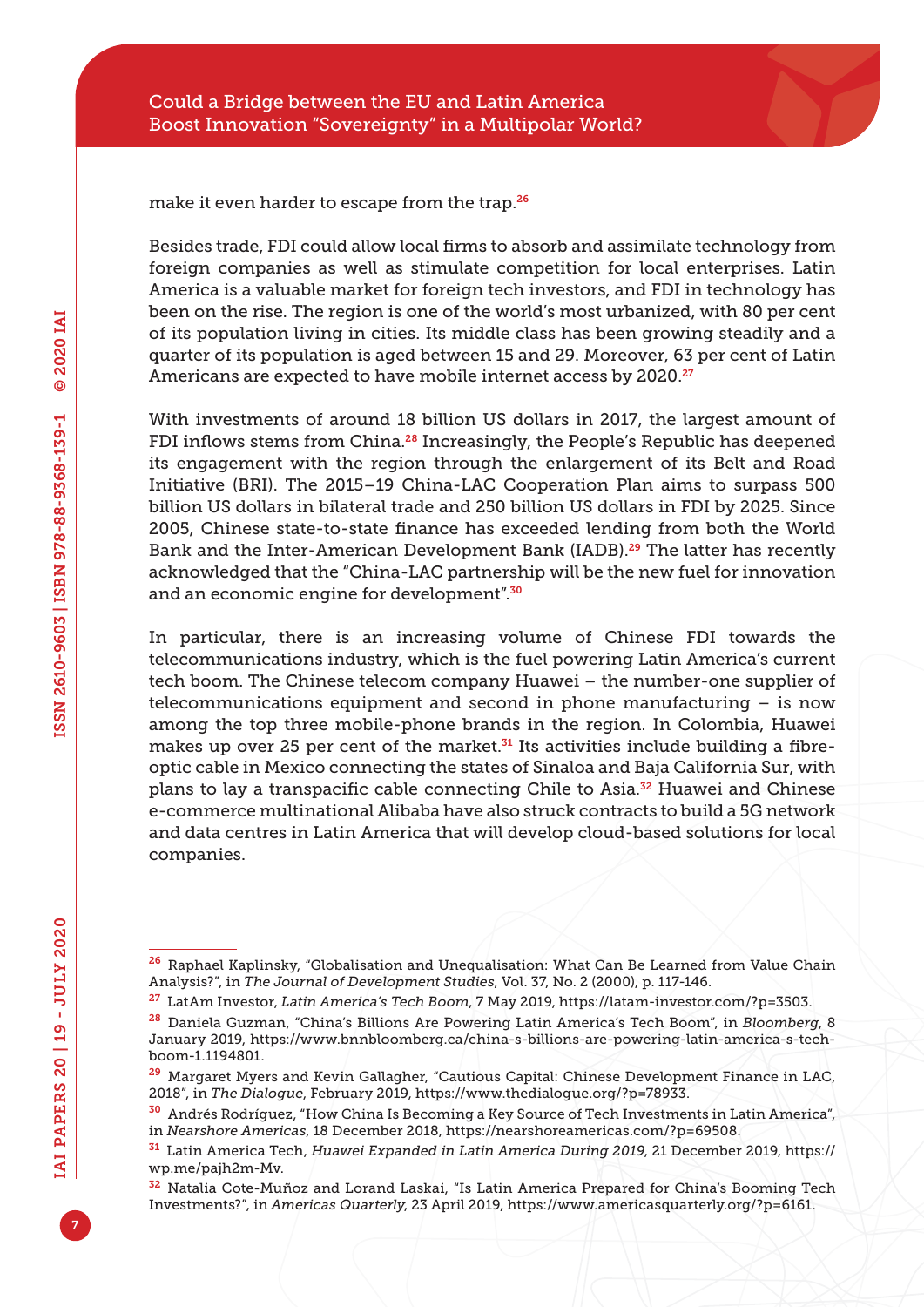Chinese investment goes beyond the telecom market, however. $33$  Tencent, the parent company of multipurpose app WeChat, has invested 180 million US dollars in Brazil's NuBank. Bytedance – owner of social-networking service TikTok and the most valuable start-up worldwide, with a market valuation of over 100 billion US dollars – has opened operations in São Paulo. Chinese Didi Chuxing, a virtual ride-hailing platform, acquired the Brazilian firm 99 Taxi. Ofo and Mobike, China's bicycle-sharing apps, are eyeing the Mexican market.

Chinese foreign policy has traditionally been based on non-interference in other countries' internal affairs. Even though loans from the China Development Bank have higher interest rates, they do not – in contrast to those of the World Bank or the International Monetary Fund – come with political conditionalities attached.<sup>34</sup> China has also increased philanthropic funding that could spur innovation in Latin America. Between 2015 and 2019, Beijing granted Latin American countries 6,000 governmental scholarships, an equal number of training opportunities and 400 opportunities for on-the-job master's-degree programmes in China.<sup>35</sup>

Chinese investments could have a reverse effect, reinforcing Latin America's dependence on raw materials through the purchase of primary products. In 2018, raw materials accounted for 76 per cent of the region's exports to China. While the BRI promises to build a Digital Silk Road through cooperation in such areas as the digital economy, AI, cloud computing and "smart" cities, China's economic footprint in Latin America overshadows collaborative efforts in innovation. Prospects for technology transfer, the promotion of R&D and job creation have fallen short of expectations as Beijing contracts Chinese firms and excludes local ones. Most Chinese financial aid to Latin American is commodity-backed or resource-secured. Despite indications that FDI in tech is increasing, most of the FDI in Latin America still occurs in the region's primary sectors: Brazil's largest share of FDI (23 per cent), for instance, is in the area of oil and gas; financial services have the country's third-biggest share (9 per cent) while IT services are ranked ninth (4 per cent).36 Commodity investments are less intensive in R&D and produce little technological change. China has also been reluctant to invest in public–private partnerships, and the few that exist target the region's energy markets.

On his tour of the region in April 2019, US Secretary of State Mike Pompeo warned that "corrosive" Chinese capital and "predatory" lending practices are "giving life to corruption and eroding good governance".<sup>37</sup> Almost 200 years ago,

<sup>33</sup> Andrés Rodríguez, "How China Is Becoming a Key Source of Tech Investments in Latin America", cit.

<sup>34</sup> Carlos Roa, "The United States is Losing Latin America to China", in *The National Interest*, 15 August 2019,<https://nationalinterest.org/node/73906>.

<sup>35</sup> Ibid.

<sup>36</sup> Deloitte Brazil website: *Evolution of Foreign Investment in Brazil*, [https://www2.deloitte.com/br/](https://www2.deloitte.com/br/en/pages/doing-business-brazil/articles/evolution-of-foreign-investment.html) [en/pages/doing-business-brazil/articles/evolution-of-foreign-investment.html](https://www2.deloitte.com/br/en/pages/doing-business-brazil/articles/evolution-of-foreign-investment.html).

<sup>37</sup> US Department of State, *Seizing the Opportunity for Freedom in the Americas*, 12 April 2029, <https://www.state.gov/remarks-on-u-s-latin-american-policy>; Raquel Carvalho, "China in Latin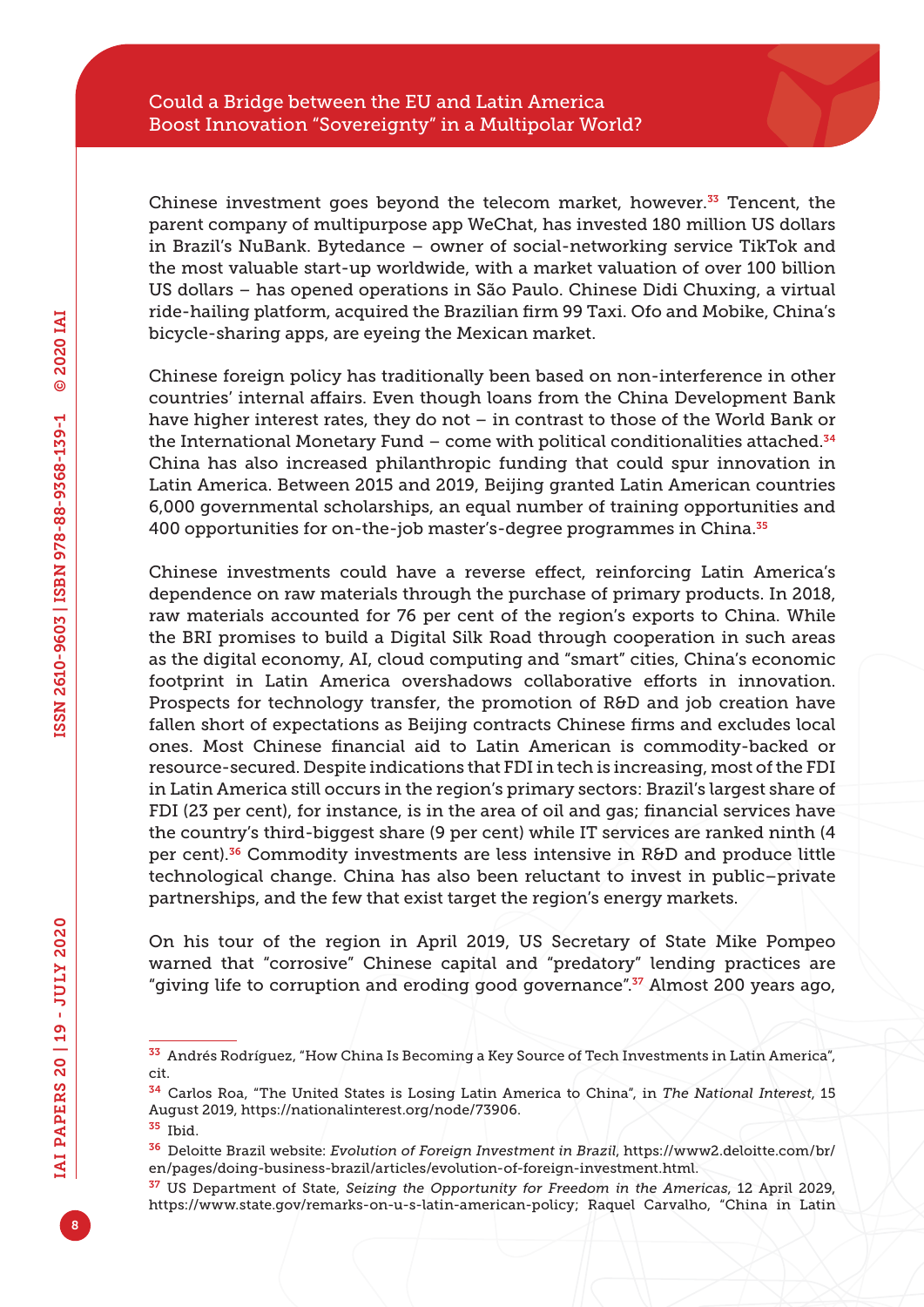the US responded to European interference in the Western Hemisphere with a declaration of principles known as the Monroe Doctrine, which gave Washington a blank cheque to intervene in Latin American affairs and served as a rationale for enforcing US interests by any means (including by supporting military coups). In its current competition with China, the US seems less keen to protect regional sovereignty south of its border. Instead, it has receded into the background. Since the 2000s, the US has exerted decreasing political influence from Mexico to the southernmost tip of Chile. Latin America has welcomed Beijing and given Washington the cold shoulder. Moreover, the "America first" rhetoric of President Donald Trump has translated into scaling back development aid that, among other projects, supported entrepreneurship and digital transformation in the region. Last year, the Trump Administration requested cuts in USAID (US Agency for International Development) assistance in Latin America by 34 per cent, from 1.7 billion US dollars in 2018 to 1.1 billion in 2019.<sup>38</sup> At the IADB, projects in science and technology rank  $14$  – i.e. third-last place.<sup>39</sup> The US president has also announced a scaling back of aid in three Central American countries – Guatemala, Honduras and El Salvador – due to their failure to curb migration.<sup>40</sup> Transcontinental cooperation – for example, through the Organization of American States (OAS) – struggles due to perceived US dominance.

The US private sector has not given up on the market "down south", however. Google opened its Latin American headquarters in Argentina as early as 2007, and now operates a renewable-energy-powered data centre in Chile and is looking to expand into Uruguay. In September 2019, computer-software company Oracle Corporation declared Brazil and Chile part of its new Oracle Cloud regions. Stripe, the US online payment start-up, opened its first Latin American office in Mexico City in 2019. Moreover, several US tech companies successfully operate in the region. Latin America was Uber's most profitable region in 2018, and Brazil remains the second-largest market for the ride-hailing service worldwide. Media provider Netflix counted 29 million Latin American subscribers by the end of 2019, which is almost double the number from  $2017<sub>7</sub><sup>41</sup>$  the countries with the best value-formoney Netflix subscriptions are Colombia, Brazil and Argentina. In early 2019, Amazon opened its first distribution centre in Brazil, and has recently announced that it will open a second one in 2020. Mexico was Amazon's fastest-growing

America: Partner or Predator?", in *South China Morning Post*, 25 May 2019, [https://multimedia.scmp.](https://multimedia.scmp.com/week-asia/article/3011618/beijing-conquest-latin-america/index.html) [com/week-asia/article/3011618/beijing-conquest-latin-america/index.html](https://multimedia.scmp.com/week-asia/article/3011618/beijing-conquest-latin-america/index.html).

<sup>38</sup> Peter J. Meyer and Edward Y. Gracia, "U.S. Foreign Assistance to Latin America and the Caribbean: FY2019 Appropriations", in *CRS Reports*, No. R45547 (1 March 2019), p. 4, [https://fas.org/sgp/crs/row/](https://fas.org/sgp/crs/row/R45547.pdf) [R45547.pdf.](https://fas.org/sgp/crs/row/R45547.pdf)

<sup>39</sup> Inter-American Development Bank (IADB) website: *IDB Projects*, [https://www.iadb.org/en/](https://www.iadb.org/en/projects) [projects.](https://www.iadb.org/en/projects)

<sup>40</sup> Megan Specia, "Trump Wants to Cut Aid to Central America. Here Are Some of the Dozens of U.S.-Funded Programs", in *The New York Times*, 2 April 2019, [https://www.nytimes.com/2019/04/02/](https://www.nytimes.com/2019/04/02/world/americas/trump-funding-central-america.html) [world/americas/trump-funding-central-america.html](https://www.nytimes.com/2019/04/02/world/americas/trump-funding-central-america.html).

<sup>41</sup> Edmund Lee, "Netflix Looks Abroad as Growth Slows in the U.S.", in *The New York Times*, 16 December 2019, [https://www.nytimes.com/2019/12/16/business/media/netflix-us-subs-slowing](https://www.nytimes.com/2019/12/16/business/media/netflix-us-subs-slowing-down-international-subs-growing.html)[down-international-subs-growing.html.](https://www.nytimes.com/2019/12/16/business/media/netflix-us-subs-slowing-down-international-subs-growing.html)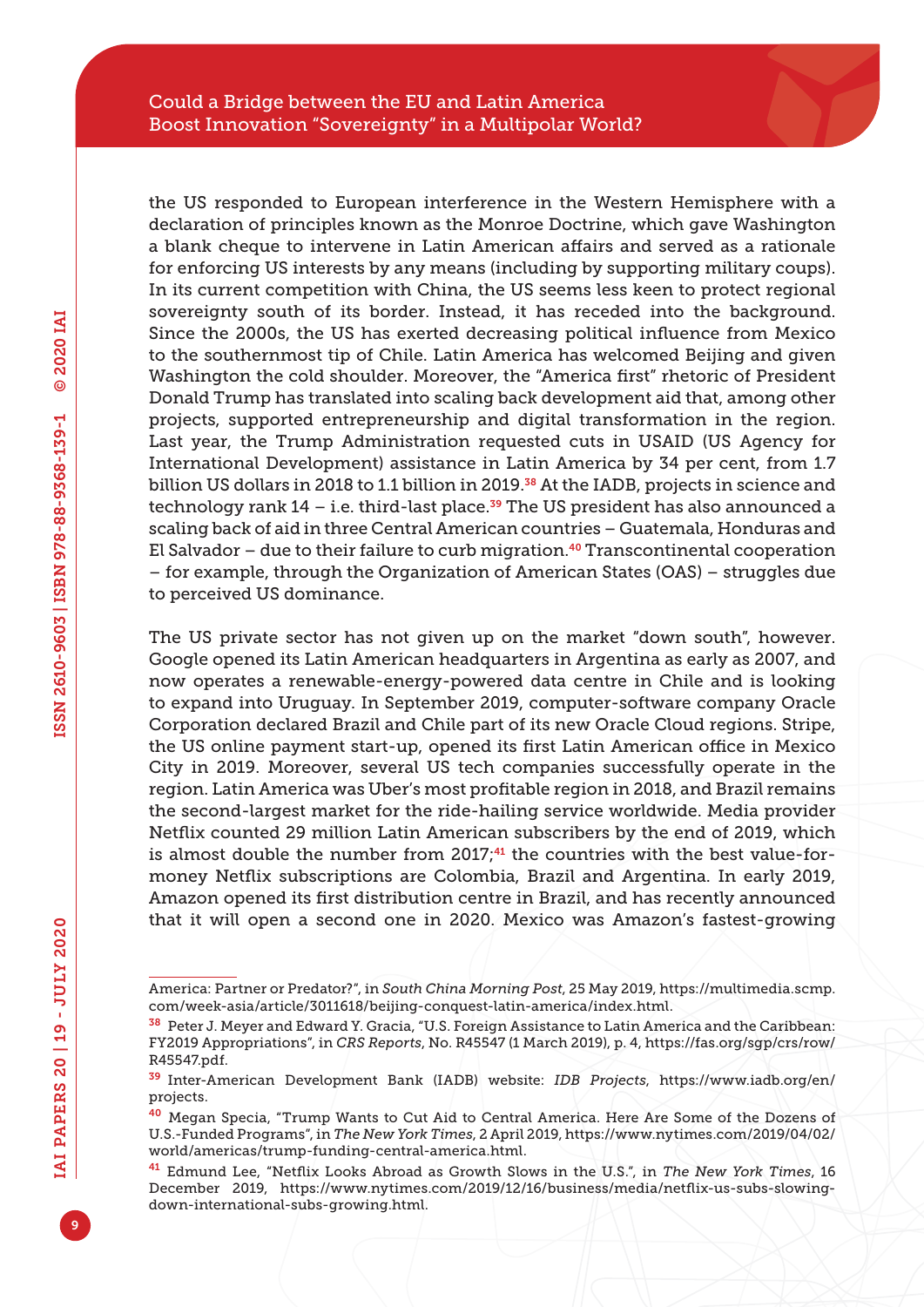market in 2019, with 1 billion US dollars in sales.<sup>42</sup> Mexico is also the biggest user base for streaming provider Spotify and, together with Brazil, the largest market for Facebook, Instagram and WhatsApp.

Rising FDI from China and the US has been accompanied by an increase in venture capital (VC) investment. The Latin American private equity and venture capital association LAVCA found that VC funding almost doubled from 1.14 billion US dollars in 2017 to nearly 2 billion in 2018.<sup>43</sup> This has sparked a competition in funding. In 2019, Japan's SoftBank Group announced a 5 billion US dollar technology innovation fund focused on Latin America, which equals the region's venture investments of 2017 and 2018 combined. Yet, since 2018 it has been the US that has topped the list, as US companies have provided 67 per cent of all VC into the region.44 Some of Silicon Valley's biggest names – including Accel Partners, Y Combinator and Social Capital – have big stakes in Latin America. US ventures Sequoia Capital and Andreessen Horowitz have both invested in Rappi. Sequoia had initiated its investment in the region with NuBank.

As long as Latin America is "caught in the crossfire" between the US and China, trade and FDI *per se* will not have a significant impact on the region's innovation path. Critics fear that emerging economies will end up with unsustainable debt burdens and that their standing as commodity producers will only be reinforced. There is growing debate in Latin America about forming a common front that could exercise pressure on China for better terms on trade and investment. A promising way forward would be to build international alliances beyond Beijing and Washington – and especially with Europe.

# 2. A middle way between China and the US

Europe, much like Latin America, has been missing out on Industry 4.0.<sup>45</sup> None of the largest 15 digital firms worldwide is European. In the Forbes list of digital companies, Deutsche Telekom is the only European one in the top 20. Venture capital in Europe is miserly compared with the resources of the US stock market and China's public subsidies. As a result, European tech companies struggle to scale and hardly ever make it beyond the start-up phase. They are snatched up by giants like Microsoft in the case of Skype, or Apple in the case of identification app Shazam.

<sup>42</sup> Mary Ann Azevedo, "Latin America Has 'Arrived' Among Global VCs", in *Crunchbase News*, 29 April 2019, [https://news.crunchbase.com/?p=18369.](https://news.crunchbase.com/?p=18369)

<sup>&</sup>lt;sup>43</sup> Helgi Gudmundsson, David Feliba and Diego Castells, "In Hunt for Fintech Unicorns, Venture Capital Looks to Latin America", in *S&P Global*, 16 October 2019, [https://www.spglobal.com/](https://www.spglobal.com/marketintelligence/en/news-insights/trending/PRUYHs6lGeZKDn-PNw_ung2) [marketintelligence/en/news-insights/trending/PRUYHs6lGeZKDn-PNw\\_ung2](https://www.spglobal.com/marketintelligence/en/news-insights/trending/PRUYHs6lGeZKDn-PNw_ung2).

<sup>44</sup> Association for Private Capital Investment in Latin America (LACVA), *US Investors in Latam Startups (2013-2017)*, 26 February 2018, [https://lavca.org/?p=66712.](https://lavca.org/?p=66712)

<sup>45</sup> Iliyana Tsanova and Roger Havenith, "Europe Is No Longer an Innovation Leader. Here's How It Can Get Ahead", in *WEF Articles*, 14 March 2019, [https://www.weforum.org/agenda/2019/03/europe](https://www.weforum.org/agenda/2019/03/europe-is-no-longer-an-innovation-leader-heres-how-it-can-get-ahead)[is-no-longer-an-innovation-leader-heres-how-it-can-get-ahead.](https://www.weforum.org/agenda/2019/03/europe-is-no-longer-an-innovation-leader-heres-how-it-can-get-ahead)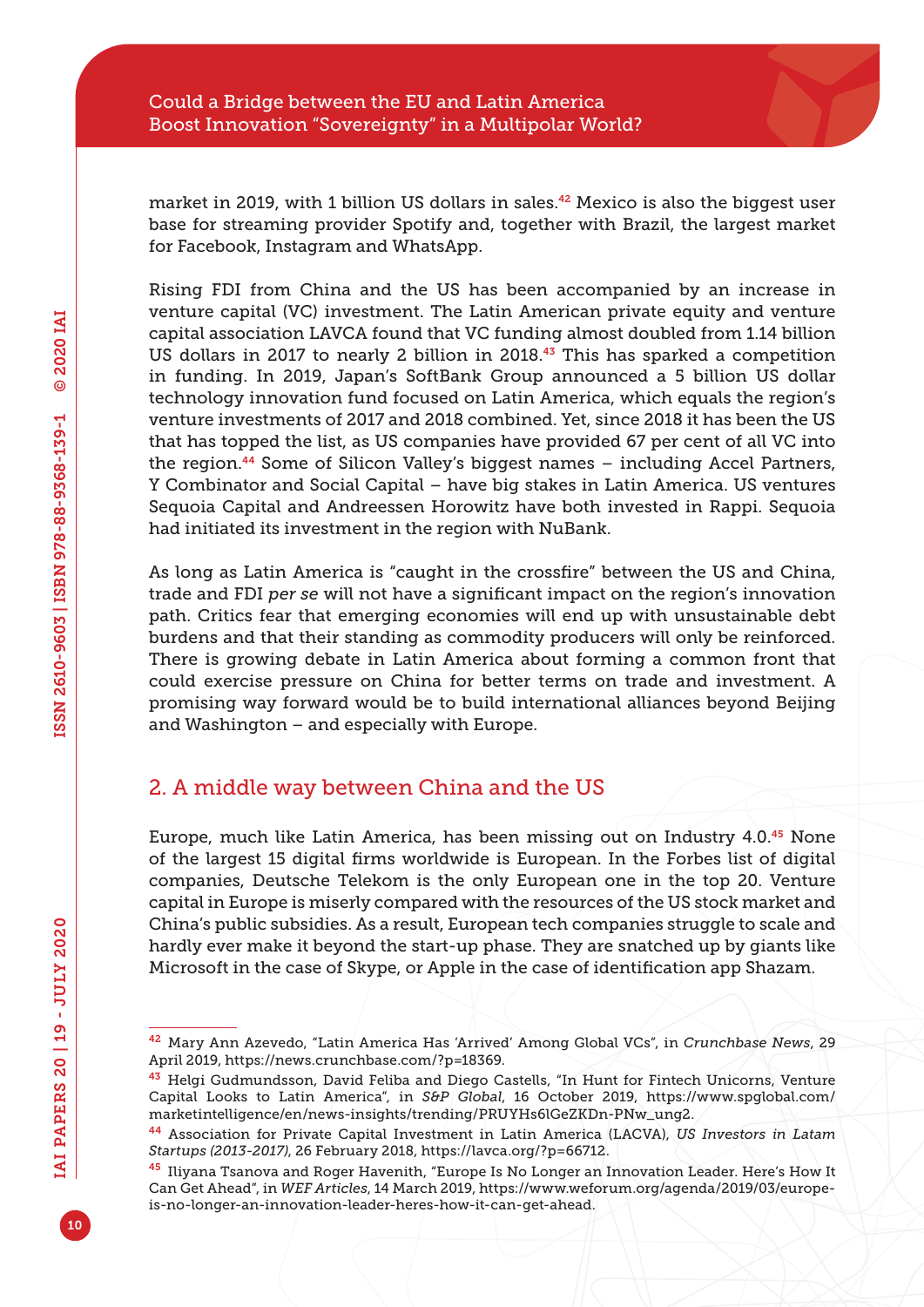The EU's technology research strategy unfolds under the Horizon 2020 Programme, which will continue for the 2021–7 period as Horizon Europe. With a budget of 100 billion euro – an increase from the 80 billion of its predecessor – Horizon Europe aims to complete the European Research Area and finance innovation hubs and supercomputing centres. Its two main priorities are working towards a Green European Deal and strengthening the social market economy.46 "A Europe fit for the Digital Age" is the programme's third priority, aiming to achieve technological sovereignty with around 15 billion euro allocated to the study of digital technologies.

Whether this effort will be enough to allow the Union to catch up is uncertain. First, although Horizon Europe is only a fraction of the total EU R&D expenditure – the majority coming from national governments and businesses – an investment of 100 billion euro is not in the same league as China's R&D spending of 496 billion US dollars and US outlaying of 549 billion in 2017. In the same year, all EU member states combined spent less than 320 billion euro on R&D.<sup>47</sup> Second, Horizon Europe makes insufficient efforts to close the research and innovation gap across member states. Innovations remain concentrated in a few countries and the process of convergence is slow. Lastly, involvement in the Horizon Programme is limited to EU neighbours, while association for non-EU members remains restricted by legal and financial conditions.

A glance at Europe's performance in new technologies fails to paint a brighter picture. Currently, the US and China are well ahead of Europe in AI – a technology that will revolutionize productivity and competitiveness while at the same time raising critical issues about social and labour rights. Whichever power wins the AI race will also define the latter. Chinese, Japanese and US firms account for 78 per cent of AI-related patent filings worldwide.<sup>48</sup> In February 2020, the European Commission issued a new strategy to catch up with the global powers. The White Paper proposes an investment plan of 20 billion euro per year until 2030, compared with just 3.2 billion in 2016.<sup>49</sup> Although this is a step in the right direction, critics fear that Europe is hamstrung by its own stringent privacy rules, which put its local companies at a disadvantage.

5G will be a key critical infrastructure because it underpins other industries and will process information needed to develop new technologies such as autonomous

<sup>46</sup> European Commission, *Orientations towards the First Strategic Plan for Horizon Europe*, December 2019, p. 8, [https://ec.europa.eu/info/files/orientations-towards-first-strategic-plan](https://ec.europa.eu/info/files/orientations-towards-first-strategic-plan-horizon-europe_en)[horizon-europe\\_en.](https://ec.europa.eu/info/files/orientations-towards-first-strategic-plan-horizon-europe_en)

<sup>47</sup> Eurostat, "R&D Expenditure in the EU Increased Slightly to 2.07% of GDP in 2017", in *Eurostat Newsreleases*, No. 5/2019 (10 January 2019), [https://ec.europa.eu/eurostat/web/products-press](https://ec.europa.eu/eurostat/web/products-press-releases/-/9-10012019-AP)[releases/-/9-10012019-AP](https://ec.europa.eu/eurostat/web/products-press-releases/-/9-10012019-AP).

<sup>48</sup> World Intellectual Property Organization (WIPO), *Technology Trends 2019: Artificial Intelligence*, Geneva, WIPO, 2019, p. 16, [https://www.wipo.int/publications/en/details.jsp?id=4386.](https://www.wipo.int/publications/en/details.jsp?id=4386)

<sup>49</sup> European Commission, *White Paper on Artificial Intelligence. A European Approach to Excellence and Trust* (COM/2020/65), 19 February 2020, p. 5, [https://eur-lex.europa.eu/legal-content/EN/](https://eur-lex.europa.eu/legal-content/EN/TXT/?uri=CELEX:52020DC0065) [TXT/?uri=CELEX:52020DC0065.](https://eur-lex.europa.eu/legal-content/EN/TXT/?uri=CELEX:52020DC0065)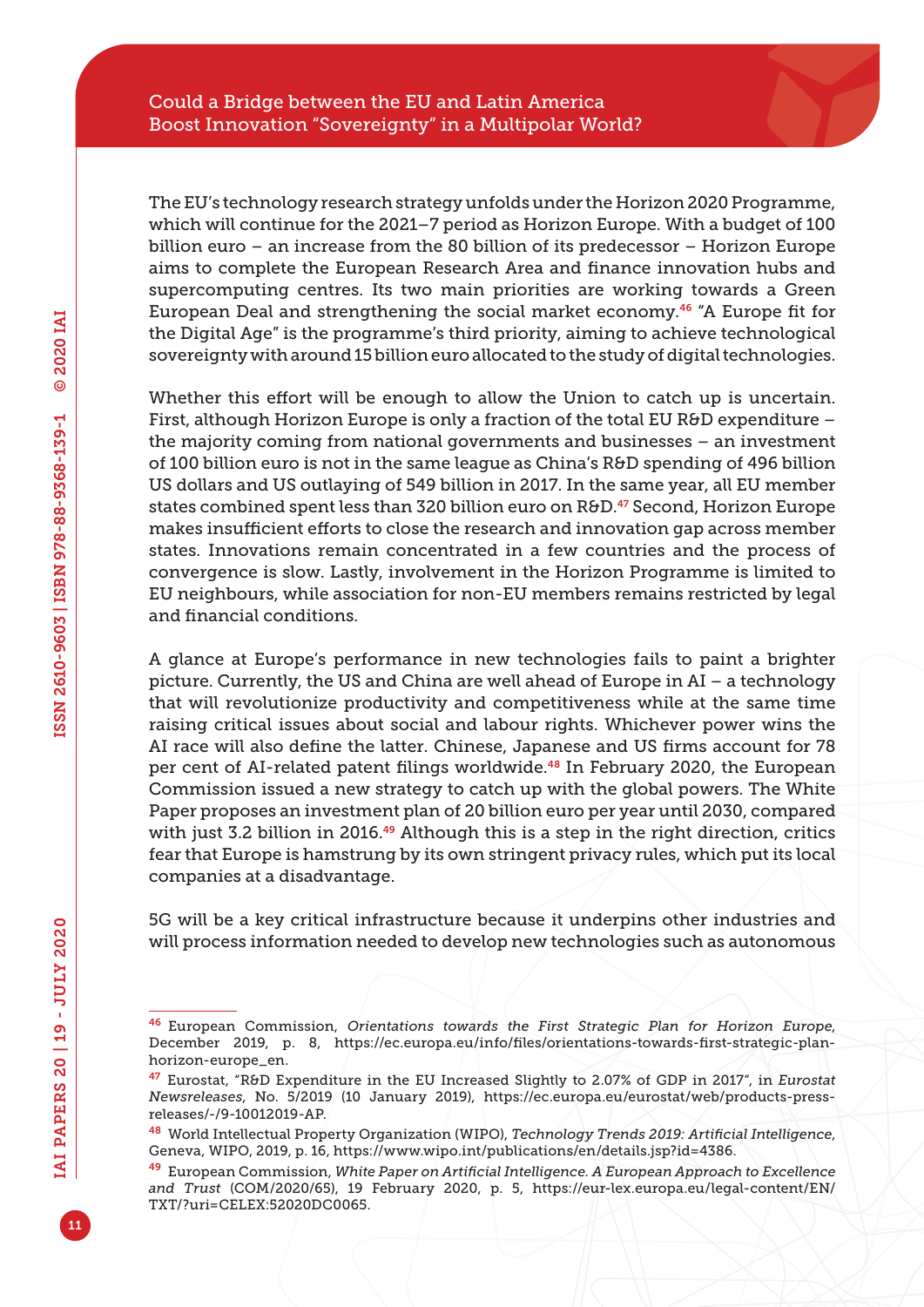driving or the IoT. With the Scandinavian companies Ericsson and Nokia, Europe has some edge in 5G development. However, the EU's domestic market cannot rival the Chinese one. Huawei is currently the company with the highest amount of 5G patents.50 Despite its Digital Single Market initiative, the EU remains fragmented, with auction rules differing from one member state to another. A single telecom market is absent – and, with it, collective planning. The Commission foresees establishing a single data market by 2030. $51$  By that time, China and the US will have further expanded their technology lead.

If the EU wants to improve its position in the global innovation landscape, a common agenda in technology between the Union and Latin America could constitute a win–win situation. Such a transatlantic collaboration would provide not only economies of scale, by accessing a wider labour market and knowledge networks, but also economies of scope, by building on complementarities in terms of the two regions' technological and economic bases. To fill the gap left by the US's political retreat and to counterbalance China's economic influence, the Union must formulate a strategic vision and mobilize political will. Long-term strategies and partnerships across the Atlantic can give rise to opportunities that foster technology and support the building of inclusive societies. Increased EU involvement would also provide Latin America with greater room to manoeuvre instead of forcing it to juggle the two superpowers.

At the beginning of 2019, relations between the EU and the countries of Latin America and the Caribbean (LAC) seemed to have reached stalemate. Diplomatic efforts to resolve the Venezuela crisis had lost momentum. Yet, new developments throughout 2019 changed the trend. First, Germany deepened its relations in the region with efforts culminating in a Latin America–Caribbean Conference organized by Foreign Minister Heiko Maas in May 2019. This puts Latin America on the agenda of the Union's most powerful economic player. A second step towards deeper relations was the political approval of the EU–Mercosur agreement in June 2019 – which, if successful, would create a market of 780 million consumers. Third, the new Commission re-launched EU–LAC relations under "Joining forces for a common future". The document observes that "investing in knowledge, innovation and human capital, advancing the digital economy and promoting connectivity are important objectives of the economic partnership".52 In 2019, Mercosur reached a free-trade agreement with the EU that will lower barriers in the Mercosur market for exporters and potential investors.

<sup>50</sup> Mathieu Duchâtel and François Godement, "Europe and 5G: the Huawei Case", in *Institut Montaigne Policy Papers*, June 2019, p. 15, [https://www.institutmontaigne.org/en/node/6612.](https://www.institutmontaigne.org/en/node/6612)

<sup>51</sup> European Commission, *A European Strategy for Data* (COM/2020/66), 19 February 2020, p. 4, [https://eur-lex.europa.eu/legal-content/EN/TXT/?uri=CELEX:52020DC0066.](https://eur-lex.europa.eu/legal-content/EN/TXT/?uri=CELEX:52020DC0066)

<sup>52</sup> Council of the European Union, *Council Conclusions on the Joint Communication on EU Relations with Latin America and the Caribbean, "Joining Forces for a Common Future"*, 13 May 2019, point 9, [https://www.consilium.europa.eu/media/39346/eu-lac.pdf.](https://www.consilium.europa.eu/media/39346/eu-lac.pdf)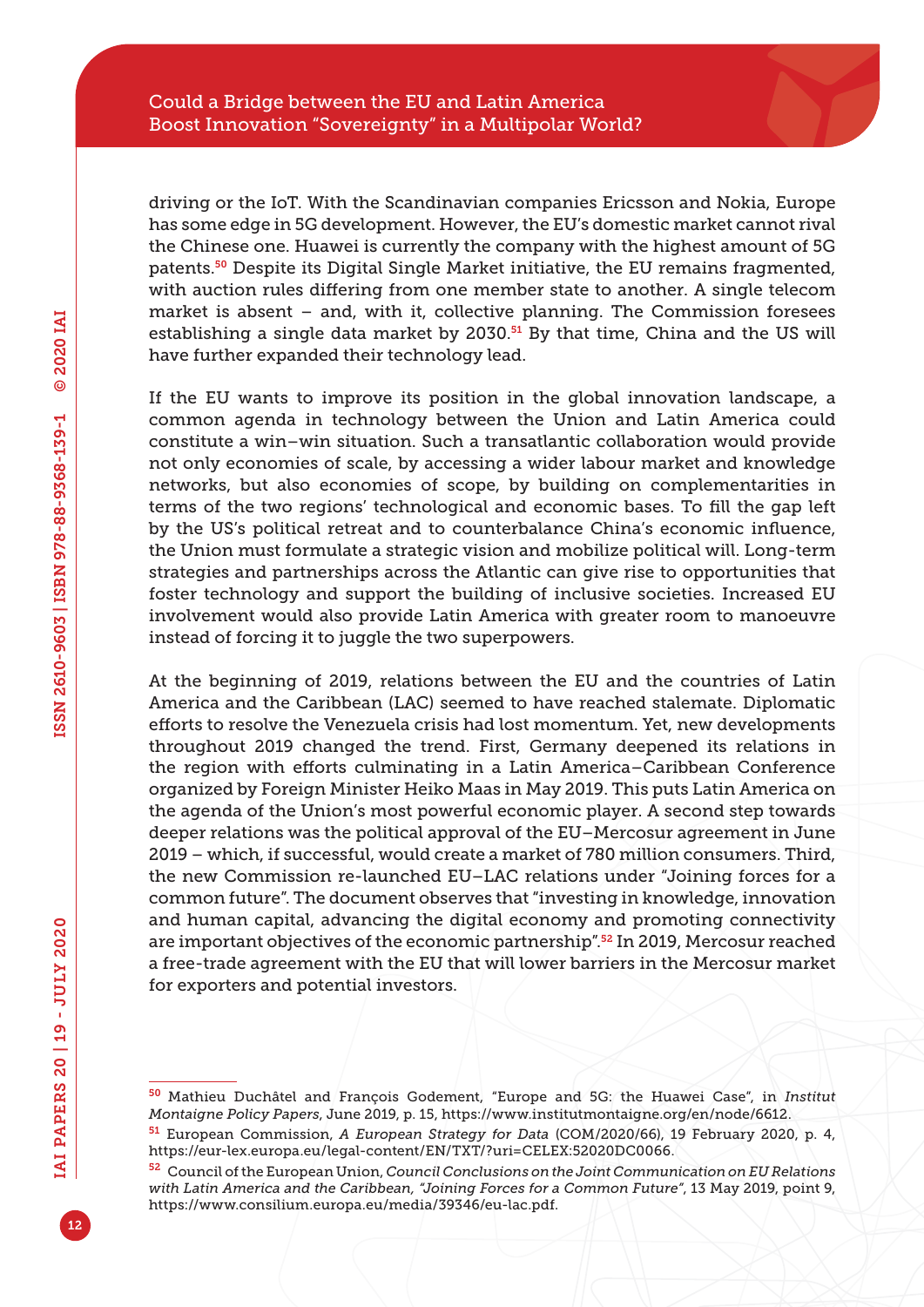The EU can already congratulate itself on being the largest provider of development cooperation to Latin America and the Caribbean. Grants for bilateral and regional programmes reached 3.6 billion euro between 2014 and 2020.<sup>53</sup> The Union is investing 26.5 million euro to launch the deployment of an underwater fibre-optic cable connecting Portugal and Brazil.<sup>54</sup> The transatlantic digital data highway will provide high-speed broadband connectivity and boost exchanges between the two continents. European telecom companies Ericsson and Nokia are also racing to lead the 5G transformation in the region.

Better tools are required to address existing barriers to innovation cooperation, which include administrative burdens, mobility hurdles for entrepreneurs, barriers to technology transfer, a lack of standardized intellectual property regulations and the fragmentation of markets and innovation policies.

One policy option for addressing these issues that deserves increased attention is the Partnership Instrument, which allows the EU to promote policy cooperation and formulate alliances with third countries of strategic interest. To catch up with US and Chinese tech giants, the EU and Latin America should increasingly employ public–private partnerships (PPPs) – agreements that allow countries to draw up joint research and innovation programmes between governments, businesses and civil society. The success of large-scale R&D and innovation projects is contingent on collaboration between public and private stakeholders. The public sector determines the regulatory framework as well as issues such as talent support. However, governments and public institutions are limited by budget constraints, public mistrust, inefficiency, excessive bureaucracy or even corruption. Through PPPs, the EU and Latin America can align their innovation agendas, jointly define public policies and share experiences with national innovation systems at the public level, while aligning innovation actors in the private realm.

One example of a successful PPP between the EU and Latin America in the realm of technology innovation is the BELLA consortium, which oversees the deployment of a submarine fibre-optic cable on the Atlantic seabed. Since 2015, a wide array of public and private organizations has been working together to bring this largescale project to life. The consortium consists of 11 research and education networks from Brazil, Chile, Colombia, Ecuador, France, Germany, Italy, Portugal and Spain. It is led by RedCLARA, South America's research and education network, and GEANT, Europe's equivalent.

The EU is currently also using the Partnership Instrument in international digital cooperation to secure a rules-based international digital sphere in accordance

<sup>53</sup> European Commission and EEAS, *European Union, Latin America and the Caribbean: Joining Forces for a Common Future* (JOIN/2019/6), 16 April 2019, p. 1, [https://eur-lex.europa.eu/legal](https://eur-lex.europa.eu/legal-content/EN/TXT/?uri=CELEX:52019JC0006)[content/EN/TXT/?uri=CELEX:52019JC0006.](https://eur-lex.europa.eu/legal-content/EN/TXT/?uri=CELEX:52019JC0006)

<sup>54</sup> European Commission, *BELLA: A New Digital Data Highway between Europe and Latin America*, 13 August 2018, <https://europa.eu/!Jw67RN>.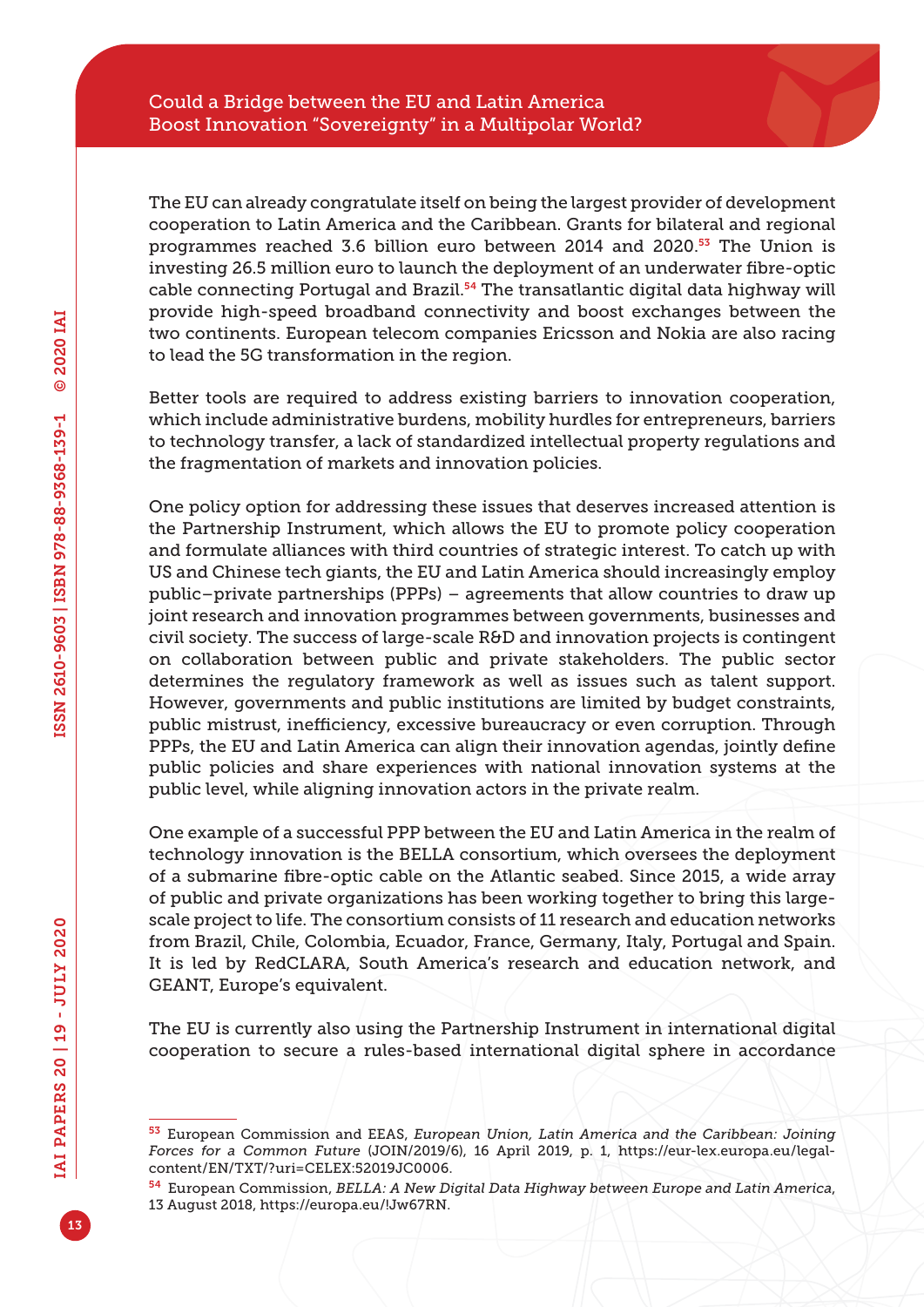with its General Data Protection Regulation (GDPR).

In addition to these projects, the EU and Latin America should invest in PPPs in the area of education and youth entrepreneurship in order to develop the human capital needed to match the skills demand of digitalization and entrepreneurship. The EU–LAC Joint Initiative on Research and Innovation has already contributed to researcher mobility and bi-regional research cooperation. However, Europe continues to have a small number of international tech experts. It struggles to attract talent due to low levels of tolerance towards migrants, a weak reputation for tech investments, the absence of a unified visa scheme and a lack of Big Tech giants.55 For Latin America, Europe's model of high-quality, affordable education serves as a good starting point from which to invest in tech talent. To this end, PPPs should connect tertiary- and secondary-education institutions with industry and firms across the Atlantic in order to cater to the needs of the productive sector.

# **Conclusion**

The economic ramifications of COVID-19 will further strain the already tight budgets of Latin American governments. Although the coronavirus was slow to hit the region, it has now reached every country – with Brazil leading the number of infections.56 Currencies, consumption, raw-material prices and tourism have already plummeted. If the prognosis by the Economist Intelligence Unit of a 4.8 per cent decline proves to be confirmed, it would mean that Latin America will be facing a profound recession.<sup>57</sup>

Within this economic "perfect storm", domestic investments in innovation and R&D are likely to take a back seat. The region has so far mostly relied on foreign trade and investment, mainly with the US and China, to spur domestic innovation. Yet, juggling between Washington and Beijing has come at a cost, and Latin American countries may soon be forced to pick a side. To avoid being caught in the crossfire of these two tech powerhouses, Latin America should increasingly invest in public– private partnerships with the European Union in order to reduce administrative burdens, mobility hurdles for entrepreneurs and barriers to technology transfer, as well as to standardize intellectual property regulations and align markets and innovation policies.

<sup>55</sup> Joanna Plucinska and Saim Saeed, "Europe Struggles to Attract Tech Talent Even as US Closes Doors", in *Politico*, 14 July 2017, [https://www.politico.eu/article/why-europe-still-lacks-silicon](https://www.politico.eu/article/why-europe-still-lacks-silicon-valleys-sex-appeal)[valleys-sex-appeal.](https://www.politico.eu/article/why-europe-still-lacks-silicon-valleys-sex-appeal)

<sup>56</sup> Charles T. Call, "As Coronavirus Hits Latin America, Expect Serious and Enduring Effects", in *Order from Chaos*, 26 March 2020, [https://brook.gs/2QJLddT.](https://brook.gs/2QJLddT)

<sup>&</sup>lt;sup>57</sup> Sergio Bitar and Daniel Zovatto, "The Impact of the Coronavirus in Latin America's Future", in *International IDEA Commentaries*, 2 April 2020, [https://www.idea.int/node/308684.](https://www.idea.int/node/308684)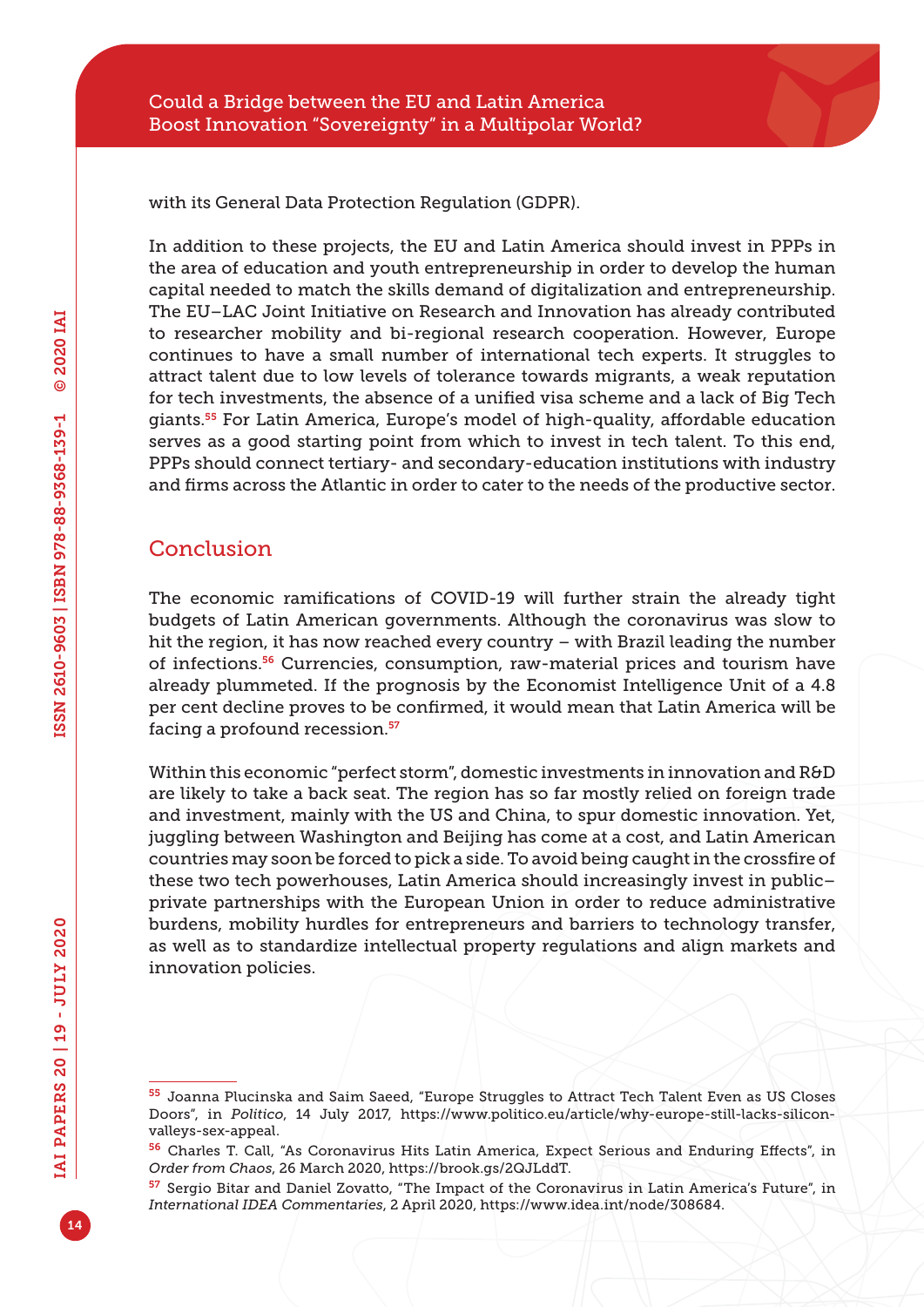States can emerge strengthened from this pandemic, and they should use these capabilities to support their relationships with the private sector. Building PPPs is not, however, an easy task, and it will require trust within and across governments as well as acceptance of other cultures and the provision of mutual benefits. At their best, technology PPPs with Europe provide an opportunity for Latin America to emerge strengthened from the pandemic and, in the words of best-selling author and historian Yuval Noah Harari, rebuild trust in science, in the media, in the institutions and in public authorities.<sup>58</sup>

*Updated 24 July 2020*

<sup>58</sup> Yuval Noah Harari, "The World After Coronavirus", in *The Financial Times*, 20 March 2020, [https://](https://www.ft.com/content/19d90308-6858-11ea-a3c9-1fe6fedcca75) [www.ft.com/content/19d90308-6858-11ea-a3c9-1fe6fedcca75](https://www.ft.com/content/19d90308-6858-11ea-a3c9-1fe6fedcca75).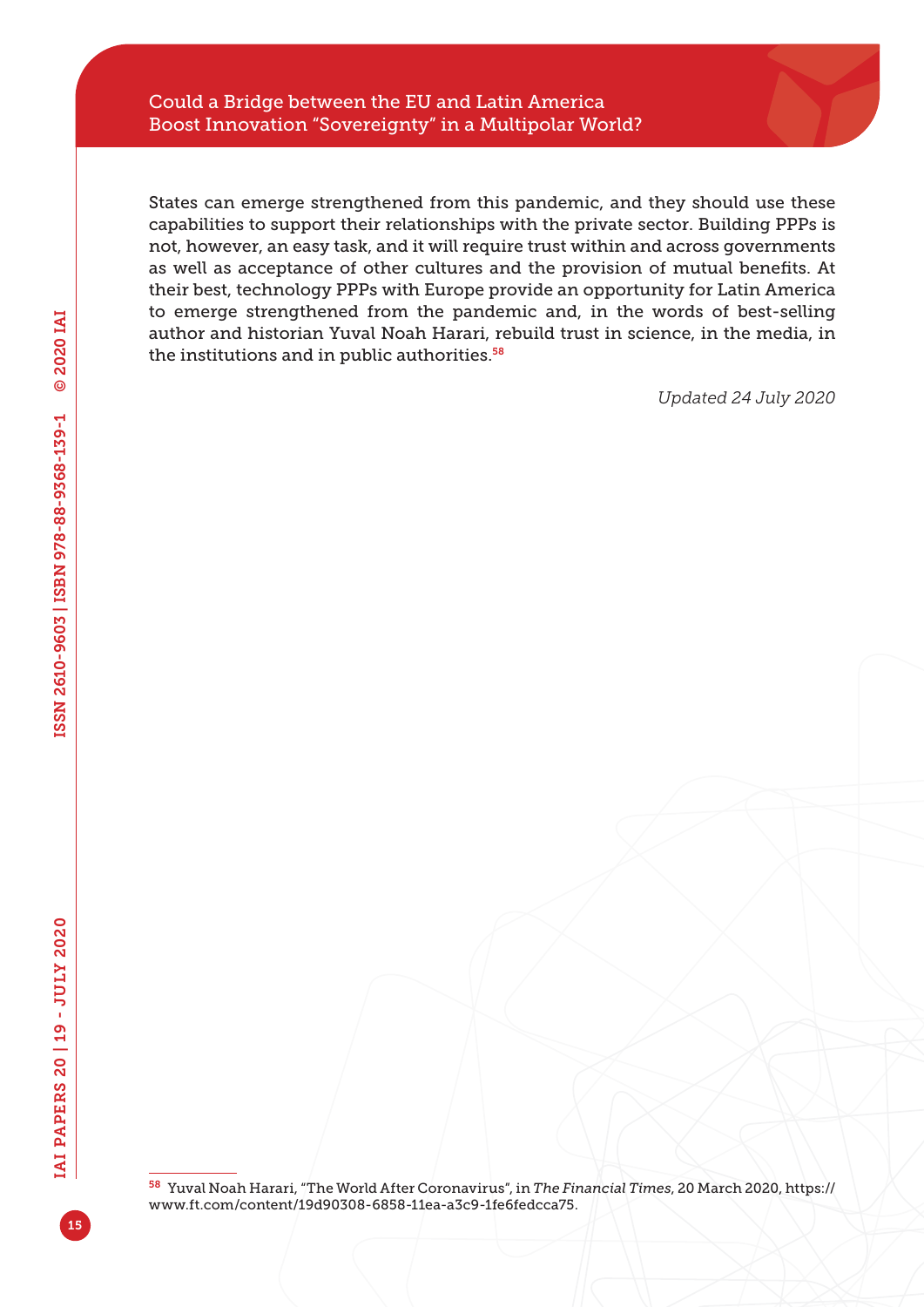## References

Ricardo Aceves, "Innovation in Latin America: Potential Goes Untapped Due to Weak Economic Conditions", in *Focus Economics*, 20 October 2016, [https://www.](https://www.focus-economics.com/node/33488) [focus-economics.com/node/33488](https://www.focus-economics.com/node/33488)

Aluisio Alves, "Brazilian Fintech Nubank Has Grown to 15 Million Users: CEO", in *Reuters*, 11 October 2019, <https://reut.rs/2nz2lrs>

Association for Private Capital Investment in Latin America (LACVA), *US Investors in Latam Startups (2013-2017)*, 26 February 2018, <https://lavca.org/?p=66712>

Marcela Ayres and Jamie McGeever, "Brazil Economy Chief Slams 'Excessive' Bank Profits, Urges Competition", in *Reuters*, 4 June 2019, <https://reut.rs/2JYUwoK>

Mary Ann Azevedo, "Latin America Has 'Arrived' Among Global VCs", in *Crunchbase News*, 29 April 2019,<https://news.crunchbase.com/?p=18369>

Sergio Bitar and Daniel Zovatto, "The Impact of the Coronavirus in Latin America's Future", in *International IDEA Commentaries*, 2 April 2020, [https://www.idea.int/](https://www.idea.int/node/308684) [node/308684](https://www.idea.int/node/308684)

Biz Latin Hub, *Overview: Intellectual Property Regulations in Latin America*, 9 June 2019, <https://www.bizlatinhub.com/?p=160212>

Charles T. Call, "As Coronavirus Hits Latin America, Expect Serious and Enduring Effects", in *Order from Chaos*, 26 March 2020,<https://brook.gs/2QJLddT>

Raquel Carvalho, "China in Latin America: Partner or Predator?", in *South China Morning Post*, 25 May 2019, [https://multimedia.scmp.com/week-asia/](https://multimedia.scmp.com/week-asia/article/3011618/beijing-conquest-latin-america/index.html) [article/3011618/beijing-conquest-latin-america/index.html](https://multimedia.scmp.com/week-asia/article/3011618/beijing-conquest-latin-america/index.html)

Raoul Lowery Contreras, "High Tech in Jalisco: Is It Mexico's Future?", in *Mexico News Daily*, 22 February 2018, [https://mexiconewsdaily.com/opinion/high-tech](https://mexiconewsdaily.com/opinion/high-tech-in-jalisco-is-it-mexicos-future)[in-jalisco-is-it-mexicos-future](https://mexiconewsdaily.com/opinion/high-tech-in-jalisco-is-it-mexicos-future)

Natalia Cote-Muñoz and Lorand Laskai, "Is Latin America Prepared for China's Booming Tech Investments?", in *Americas Quarterly*, 23 April 2019, [https://www.](https://www.americasquarterly.org/?p=6161) [americasquarterly.org/?p=6161](https://www.americasquarterly.org/?p=6161)

Council of the European Union, *Council Conclusions on the Joint Communication on EU Relations with Latin America and the Caribbean, "Joining Forces for a Common Future"*, 13 May 2019, <https://www.consilium.europa.eu/media/39346/eu-lac.pdf>

Mathieu Duchâtel and François Godement, "Europe and 5G: the Huawei Case", in *Institut Montaigne Policy Papers*, June 2019, [https://www.institutmontaigne.org/](https://www.institutmontaigne.org/en/node/6612)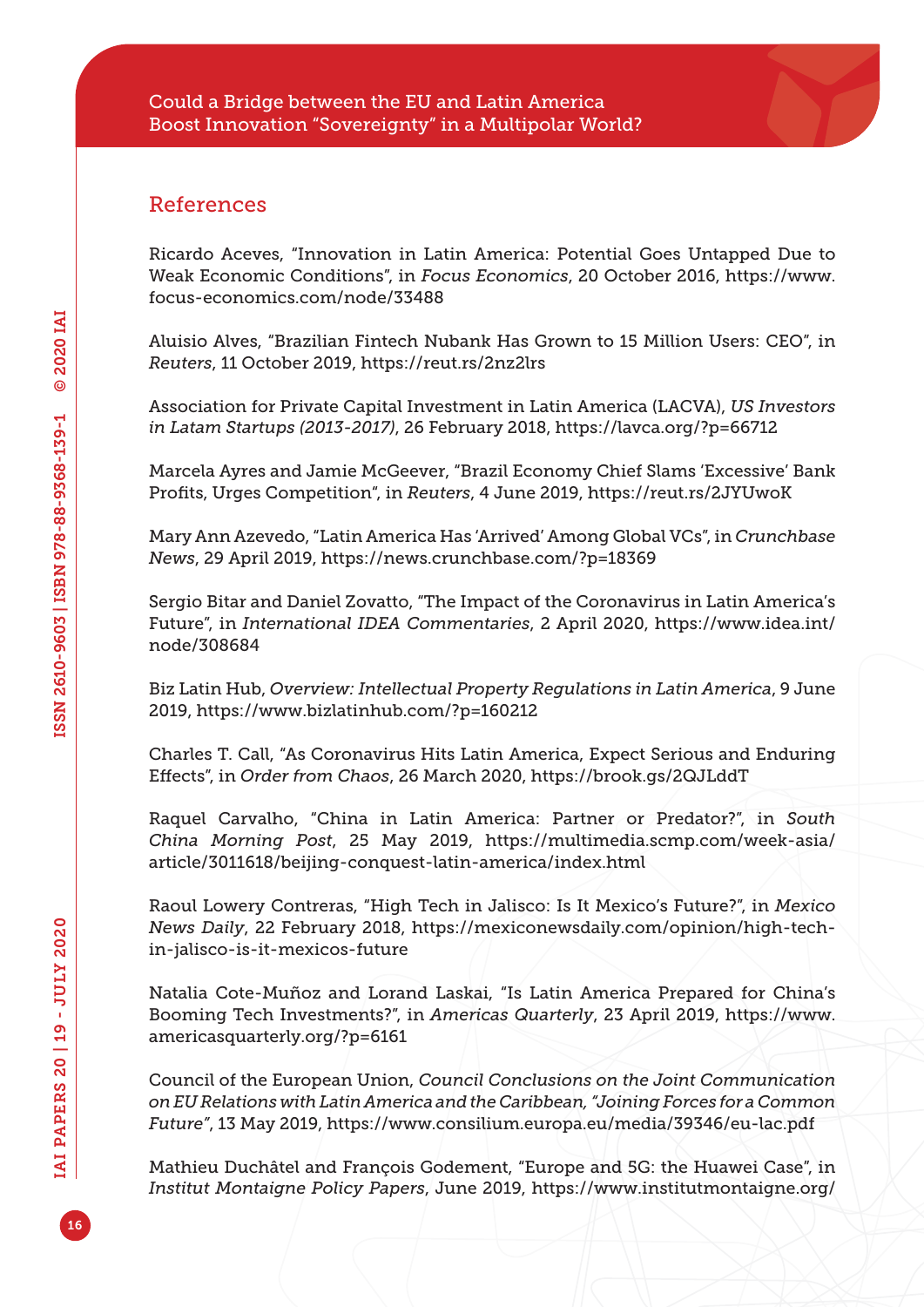#### [en/node/6612](https://www.institutmontaigne.org/en/node/6612)

Soumitra Dutta, Bruno Lanvin and Sacha Wunsch-Vincent (eds), *Global Innovation Index 2019*, Ithaca/Fontainebleau/Geneva, Cornell University, INSEAD and WIPO, 2019, <https://www.globalinnovationindex.org/gii-2019-report>

Economic Commission for Latin America and the Caribbean (ECLAC), *Exploring New Forms of Cooperation between China and Latin America and the Caribbean*, Santiago, United Nations, January 2018, [https://repositorio.cepal.org/](https://repositorio.cepal.org/handle/11362/43214) [handle/11362/43214](https://repositorio.cepal.org/handle/11362/43214)

Economic Commission for Latin America and the Caribbean (ECLAC), *Latin America and the Caribbean: Updated Growth Projections for 2020*, 15 July 2020, <https://www.cepal.org/en/node/51768>

European Commission, *BELLA: A New Digital Data Highway between Europe and Latin America*, 13 August 2018, <https://europa.eu/!Jw67RN>

European Commission, *A European Strategy for Data* (COM/2020/66), 19 February 2020,<https://eur-lex.europa.eu/legal-content/EN/TXT/?uri=CELEX:52020DC0066>

European Commission, *Orientations towards the First Strategic Plan for Horizon Europe*, December 2019, [https://ec.europa.eu/info/files/orientations-towards](https://ec.europa.eu/info/files/orientations-towards-first-strategic-plan-horizon-europe_en)[first-strategic-plan-horizon-europe\\_en](https://ec.europa.eu/info/files/orientations-towards-first-strategic-plan-horizon-europe_en)

European Commission, *White Paper on Artificial Intelligence. A European Approach to Excellence and Trust* (COM/2020/65), 19 February 2020, [https://eur-lex.europa.](https://eur-lex.europa.eu/legal-content/EN/TXT/?uri=CELEX:52020DC0065) [eu/legal-content/EN/TXT/?uri=CELEX:52020DC0065](https://eur-lex.europa.eu/legal-content/EN/TXT/?uri=CELEX:52020DC0065)

European Commission and EEAS, *European Union, Latin America and the Caribbean: Joining Forces for a Common Future* (JOIN/2019/6), 16 April 2019, <https://eur-lex.europa.eu/legal-content/EN/TXT/?uri=CELEX:52019JC0006>

Eurostat, "R&D Expenditure in the EU Increased Slightly to 2.07% of GDP in 2017", in *Eurostat Newsreleases*, No. 5/2019 (10 January 2019), [https://ec.europa.eu/](https://ec.europa.eu/eurostat/web/products-press-releases/-/9-10012019-AP) [eurostat/web/products-press-releases/-/9-10012019-AP](https://ec.europa.eu/eurostat/web/products-press-releases/-/9-10012019-AP)

Helgi Gudmundsson, David Feliba and Diego Castells, "In Hunt for Fintech Unicorns, Venture Capital Looks to Latin America", in *S&P Global*, 16 October 2019, [https://www.spglobal.com/marketintelligence/en/news-insights/trending/](https://www.spglobal.com/marketintelligence/en/news-insights/trending/PRUYHs6lGeZKDn-PNw_ung2) [PRUYHs6lGeZKDn-PNw\\_ung2](https://www.spglobal.com/marketintelligence/en/news-insights/trending/PRUYHs6lGeZKDn-PNw_ung2)

Daniela Guzman, "China's Billions Are Powering Latin America's Tech Boom", in *Bloomberg*, 8 January 2019, [https://www.bnnbloomberg.ca/china-s-billions-are](https://www.bnnbloomberg.ca/china-s-billions-are-powering-latin-america-s-tech-boom-1.1194801)[powering-latin-america-s-tech-boom-1.1194801](https://www.bnnbloomberg.ca/china-s-billions-are-powering-latin-america-s-tech-boom-1.1194801)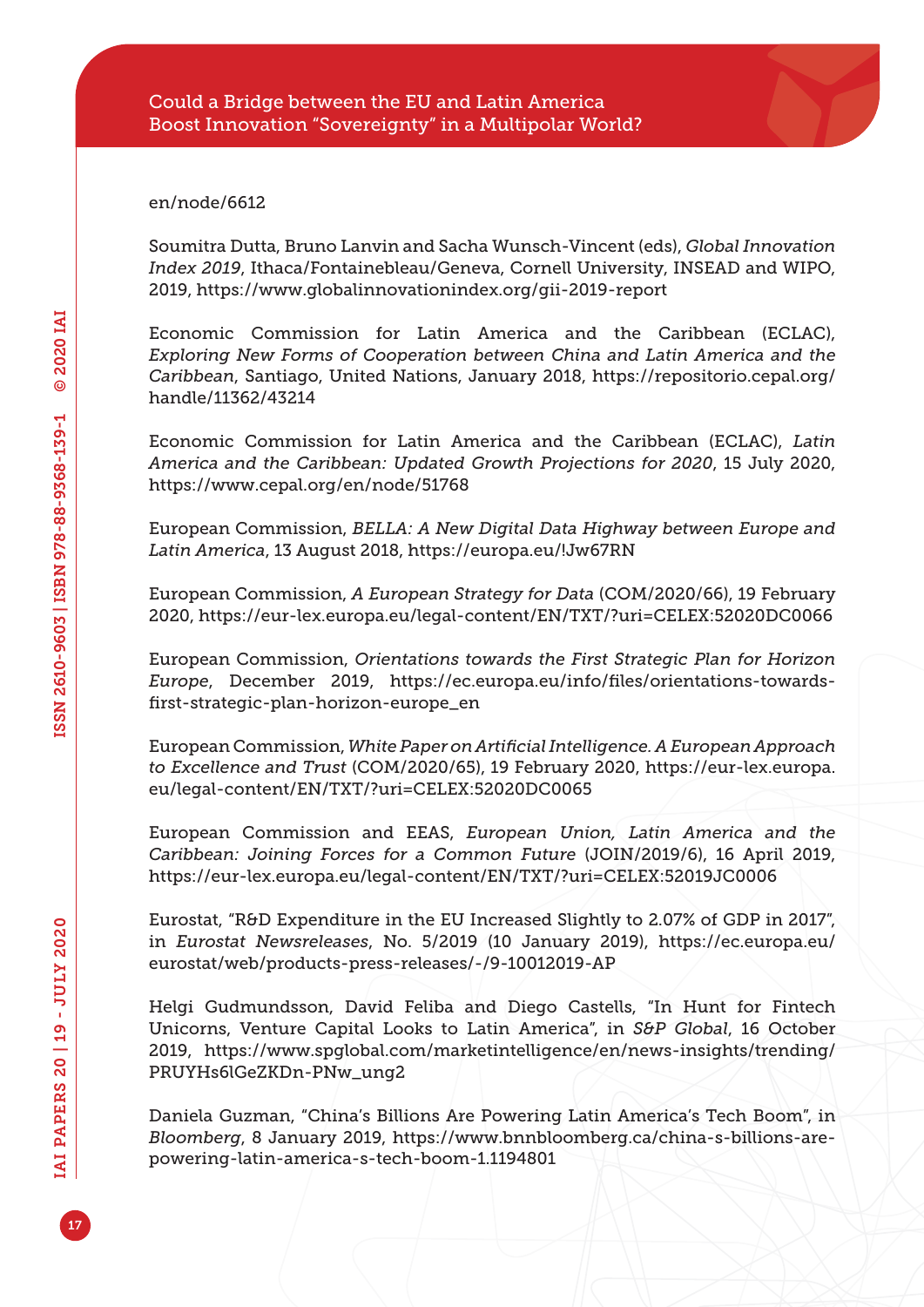Yuval Noah Harari, "The World After Coronavirus", in *The Financial Times*, 20 March 2020, <https://www.ft.com/content/19d90308-6858-11ea-a3c9-1fe6fedcca75>

International Monetary Fund (IMF), *World Economic Outlook Update, June 2020: A Crisis Like No Other, An Uncertain Recovery*, June 2020, [https://www.imf.org/en/](https://www.imf.org/en/Publications/WEO/Issues/2020/06/24/WEOUpdateJune2020) [Publications/WEO/Issues/2020/06/24/WEOUpdateJune2020](https://www.imf.org/en/Publications/WEO/Issues/2020/06/24/WEOUpdateJune2020)

Raphael Kaplinsky, "Globalisation and Unequalisation: What Can Be Learned from Value Chain Analysis?", in *The Journal of Development Studies*, Vol. 37, No. 2 (2000), p. 117-146

LatAm Investor, *Latin America's Tech Boom*, 7 May 2019, [https://latam-investor.](https://latam-investor.com/?p=3503) [com/?p=3503](https://latam-investor.com/?p=3503)

Latin America Tech, *Huawei Expanded in Latin America During 2019*, 21 December 2019, <https://wp.me/pajh2m-Mv>

Edmund Lee, "Netflix Looks Abroad as Growth Slows in the U.S.", in *The New York Times*, 16 December 2019, [https://www.nytimes.com/2019/12/16/business/media/](https://www.nytimes.com/2019/12/16/business/media/netflix-us-subs-slowing-down-international-subs-growing.html) [netflix-us-subs-slowing-down-international-subs-growing.html](https://www.nytimes.com/2019/12/16/business/media/netflix-us-subs-slowing-down-international-subs-growing.html)

Benedict Mander, "Argentina: Home to the Majority of Latin America's Tech Unicorns", in *Financial Times*, 19 September 2016, [https://www.ft.com/](https://www.ft.com/content/687f5a58-5807-11e6-9f70-badea1b336d4) [content/687f5a58-5807-11e6-9f70-badea1b336d4](https://www.ft.com/content/687f5a58-5807-11e6-9f70-badea1b336d4)

Carolina Mandl, "Japan's SoftBank Invests \$1 Billion in Delivery App Rappi", in *Reuters*, 30 April 2019,<https://reut.rs/2WbiBLo>

Angelica Mari, "Why Is It So Hard to Innovate in Brazil? The Legal Issues", in *Forbes*, 10 July 2018, [https://www.forbes.com/sites/angelicamarideoliveira/2018/07/10/](https://www.forbes.com/sites/angelicamarideoliveira/2018/07/10/why-is-it-so-hard-to-innovate-in-brazil-the-legal-issues) [why-is-it-so-hard-to-innovate-in-brazil-the-legal-issues](https://www.forbes.com/sites/angelicamarideoliveira/2018/07/10/why-is-it-so-hard-to-innovate-in-brazil-the-legal-issues)

Peter J. Meyer and Edward Y. Gracia, "U.S. Foreign Assistance to Latin America and the Caribbean: FY2019 Appropriations", in *CRS Reports*, No. R45547 (1 March 2019), <https://fas.org/sgp/crs/row/R45547.pdf>

Lorenzo Montanari, "Innovation, Creativity, and Intellectual Property Rights: Can the Orange Economy Save Colombia?", in *Forbes*, 17 October 2019, [https://](https://www.forbes.com/sites/lorenzomontanari/2019/10/17/innovation-creativity-and-intellectual-property-rights-can-the-orange-economy-save-colombia) [www.forbes.com/sites/lorenzomontanari/2019/10/17/innovation-creativity-and](https://www.forbes.com/sites/lorenzomontanari/2019/10/17/innovation-creativity-and-intellectual-property-rights-can-the-orange-economy-save-colombia)[intellectual-property-rights-can-the-orange-economy-save-colombia](https://www.forbes.com/sites/lorenzomontanari/2019/10/17/innovation-creativity-and-intellectual-property-rights-can-the-orange-economy-save-colombia)

Margaret Myers and Kevin Gallagher, "Cautious Capital: Chinese Development Finance in LAC, 2018", in *The Dialogue*, February 2019,<https://www.thedialogue.org/?p=78933>

Joanna Plucinska and Saim Saeed, "Europe Struggles to Attract Tech Talent Even as US Closes Doors", in *Politico*, 14 July 2017, [https://www.politico.eu/article/why](https://www.politico.eu/article/why-europe-still-lacks-silicon-valleys-sex-appeal)[europe-still-lacks-silicon-valleys-sex-appeal](https://www.politico.eu/article/why-europe-still-lacks-silicon-valleys-sex-appeal)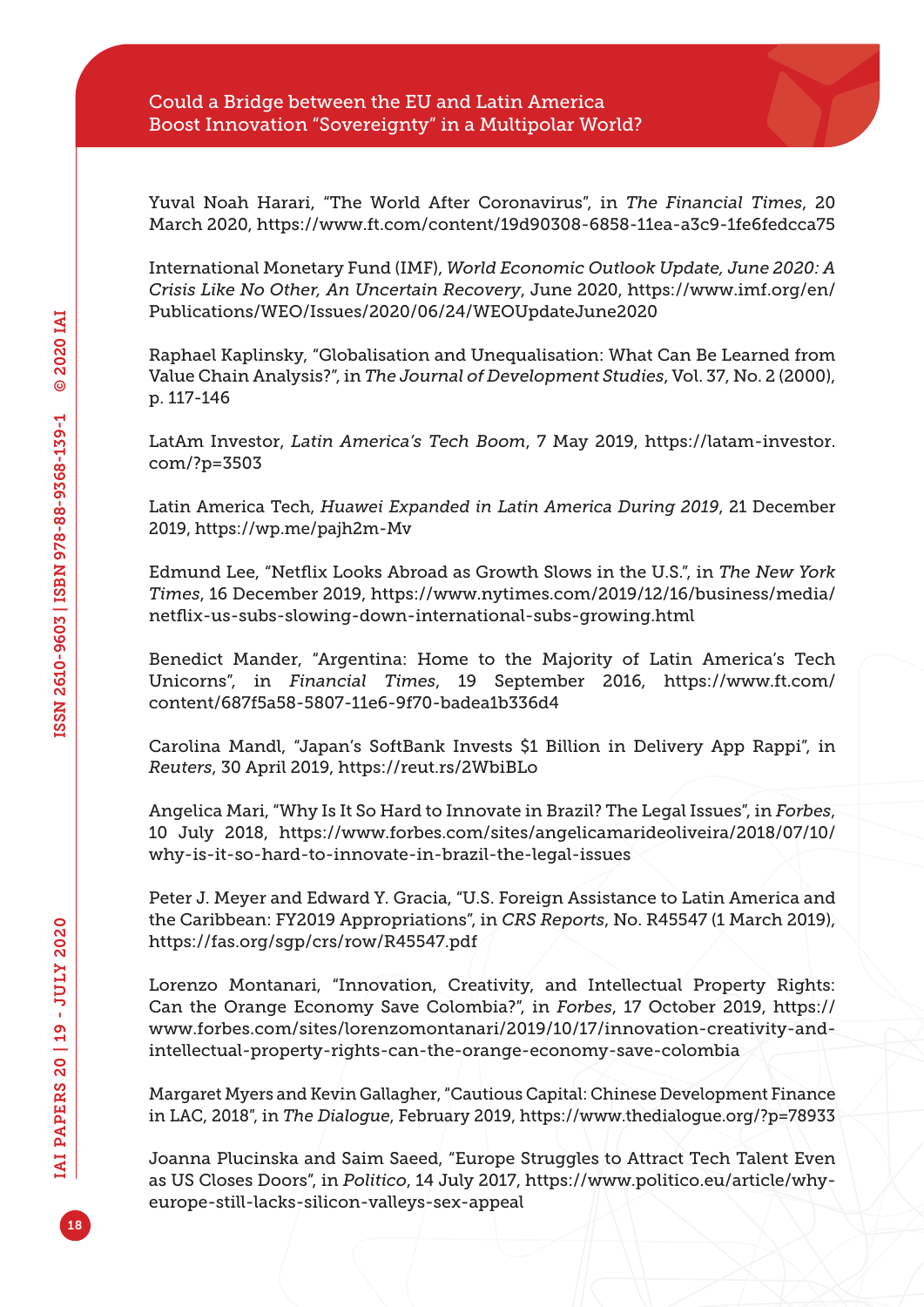Dion Rabouin, "Argentina's Tech Sector on the Cusp of a Boom, But Obstacles Remain", in *Reuters*, 20 October 2016,<http://reut.rs/2eKGMyT>

Carlos Roa, "The United States is Losing Latin America to China", in *The National Interest*, 15 August 2019,<https://nationalinterest.org/node/73906>

Andrés Rodríguez, "How China Is Becoming a Key Source of Tech Investments in Latin America", in *Nearshore Americas*, 18 December 2018, [https://](https://nearshoreamericas.com/?p=69508) [nearshoreamericas.com/?p=69508](https://nearshoreamericas.com/?p=69508)

Megan Specia, "Trump Wants to Cut Aid to Central America. Here Are Some of the Dozens of U.S.-Funded Programs", in *The New York Times*, 2 April 2019, [https://www.](https://www.nytimes.com/2019/04/02/world/americas/trump-funding-central-america.html) [nytimes.com/2019/04/02/world/americas/trump-funding-central-america.html](https://www.nytimes.com/2019/04/02/world/americas/trump-funding-central-america.html)

Oliver Stuenkel, "Huawei Heads South", in *Foreign Affairs*, 10 May 2019, [https://](https://www.foreignaffairs.com/articles/brazil/2019-05-10/huawei-heads-south) [www.foreignaffairs.com/articles/brazil/2019-05-10/huawei-heads-south](https://www.foreignaffairs.com/articles/brazil/2019-05-10/huawei-heads-south)

Iliyana Tsanova and Roger Havenith, "Europe Is No Longer an Innovation Leader. Here's How It Can Get Ahead", in *WEF Articles*, 14 March 2019, [https://www.](https://www.weforum.org/agenda/2019/03/europe-is-no-longer-an-innovation-leader-heres-how-it-can-get-ahead) [weforum.org/agenda/2019/03/europe-is-no-longer-an-innovation-leader-heres](https://www.weforum.org/agenda/2019/03/europe-is-no-longer-an-innovation-leader-heres-how-it-can-get-ahead)[how-it-can-get-ahead](https://www.weforum.org/agenda/2019/03/europe-is-no-longer-an-innovation-leader-heres-how-it-can-get-ahead)

US Department of State, *Seizing the Opportunity for Freedom in the Americas*, 12 April 2029, <https://www.state.gov/remarks-on-u-s-latin-american-policy>

Alejandro Werner, "Outlook for Latin America and the Caribbean: A Stalling Recovery", in *IMF Blog*, 29 July 2019, <https://blogs.imf.org/?p=26870>

Alejandro Werner, "Outlook for Latin America and the Caribbean: An Intensifying Pandemic", *in IMF Blog*, 26 June 2020,<https://blogs.imf.org/?p=29959>

Matthew A. Winkler, "Two Homegrown Companies Defy Argentina's Gloom", in *Bloomberg*, 21 August 2019, [https://www.bloomberg.com/opinion/](https://www.bloomberg.com/opinion/articles/2019-08-21/two-homegrown-companies-defy-argentina-s-gloom) [articles/2019-08-21/two-homegrown-companies-defy-argentina-s-gloom](https://www.bloomberg.com/opinion/articles/2019-08-21/two-homegrown-companies-defy-argentina-s-gloom)

World Economic Forum (WEF), *Creating New Models: Innovative Public-Private Partnerships for Inclusive Development in Latin America*, Geneva, WEF, April 2014, [https://www.weforum.org/reports/creating-new-models-innovative-public](https://www.weforum.org/reports/creating-new-models-innovative-public-private-partnerships-inclusive-development-latin-america)[private-partnerships-inclusive-development-latin-america](https://www.weforum.org/reports/creating-new-models-innovative-public-private-partnerships-inclusive-development-latin-america)

World Intellectual Property Organization (WIPO), *Technology Trends 2019: Artificial Intelligence*, Geneva, WIPO, 2019, [https://www.wipo.int/publications/en/](https://www.wipo.int/publications/en/details.jsp?id=4386) [details.jsp?id=4386](https://www.wipo.int/publications/en/details.jsp?id=4386)

Dayna Zaclicever, "A Network Analysis Approach to Vertical Trade Linkages", in *ECLAC International Trade Series*, No. 147 (2019), [https://www.cepal.org/en/](https://www.cepal.org/en/node/50748) [node/50748](https://www.cepal.org/en/node/50748)